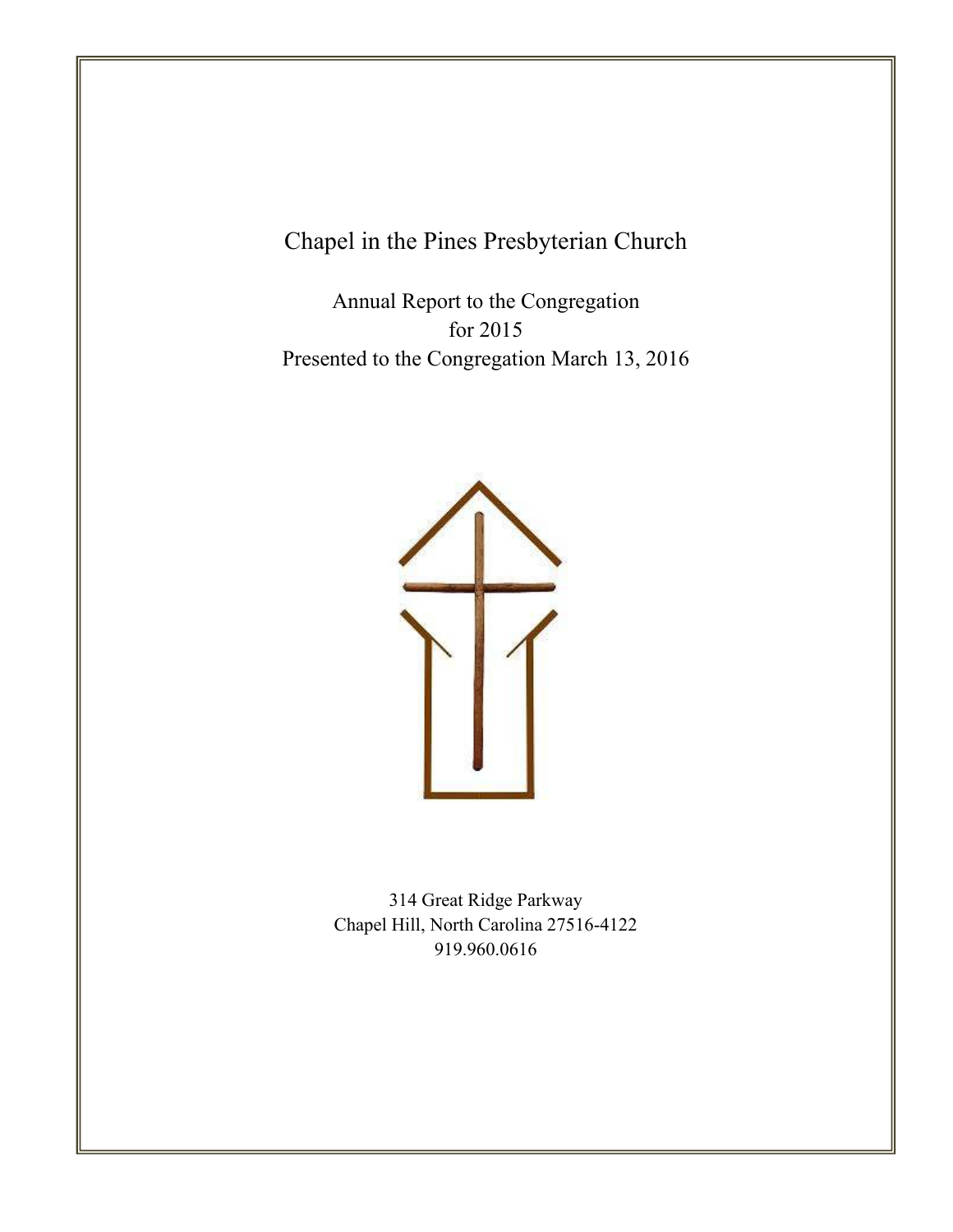# **Table of Contents**

| Pastor's Report                                  | 3              |
|--------------------------------------------------|----------------|
| <b>Parish Associate</b>                          | 5              |
| <b>Director of Music Ministry</b>                | $\overline{7}$ |
| <b>Director of Christian Education</b>           | 8              |
| <b>Treasurer's Report</b>                        | 9              |
| The Clerk's Statistical Report to the Presbytery | 10             |
| <b>COMMITTEE REPORTS</b>                         | 12             |
| <b>Adult Education Committee</b>                 | 12             |
| <b>Building and Grounds Committee</b>            | 14             |
| Children, Youth and Nursery                      | 15             |
| <b>Communications Committee</b>                  | 16             |
| Fellowship Committee                             | 19             |
| <b>Finance and Administration Committee</b>      | 20             |
| Membership Committee                             | 21             |
| Mission and Service Committee                    | 22             |
| <b>Personnel Committee</b>                       | 25             |
| Worship Committee                                | 26             |
| <b>Building Use</b>                              | 28             |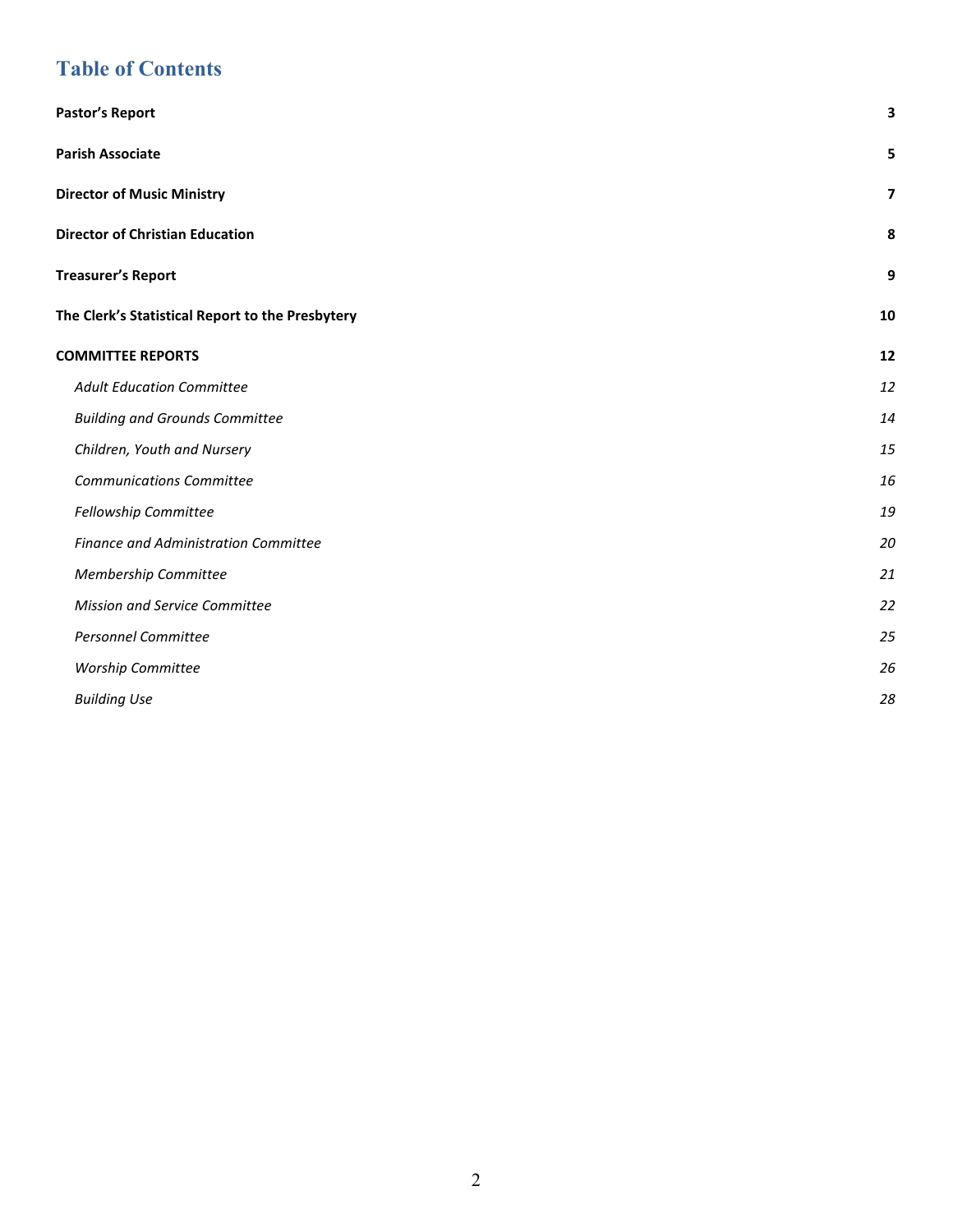## **Pastor's Report Mindy Douglas**



My dear friends,

 2015 marked our sixth year as a congregation in the Presbyterian Church (U.S.A.) and our fourth year in our new sanctuary. By now, we have settled in and are finding more and more ways to share the beautiful sanctuary God has given us with the community around us. We continue to add new members, our worship continues to be vibrant, and our mission to the local community and to Guatemala continues to grow. As a congregation, you continue to hear God's call to go into the world, bearing the light of Christ and sharing God's promise of hope and peace. You are passionate about the gospel and seek to discern together, through your study, prayer and service, what it means to be Christ's disciple in the world today. I am honored to partner with you in this journey of faith.

#### **MISSION:**

 Our congregation focuses its mission on three words: **Welcome, Worship, and Witness.** As we do ministry together, we continually search for ways we can be inclusive and fully welcoming to all God's children. We ask how our worship informs who we are and what we do in the world. We seek to discern how God would have us witness to the love and light of Christ to the world. In our ministry together, we keep this three-fold mission focus in the forefront of our minds.

#### **STAFF:**

I continue to be in awe over the quality of the staff serving this congregation: Nana Morelli (Office Manager), Jeremy Nabors (Director of Music Ministry), Mitzi Lesher-Thomas (Parish Associate), Michael DePue (Director of Christian Education), Janet Askew (Bookkeeper), Leigh Denny (Pianist), Dennis Dallke (Custodian), Peaches Smith and Barbara Treyz (Nursery workers). They give so much of themselves to the work they do here at Chapel in the Pines. I am grateful to be a part of such a gifted, dedicated and faithful team of leaders. Thank you for your generosity as a congregation which allows us to have such a talented and hardworking team in place.

This year we were blessed to have added to our staff two wonderful new team members – Leigh Denny as our pianist in March and Michael DePue as our Director of Christian Educator in September. We are fortunate to have such gifted individuals as a part of our staff.

We also continue to be grateful to Katherine Brekke and the many volunteer hours she puts into directing the handbell choir and for the overall musical gifts she brings to the worship team as well.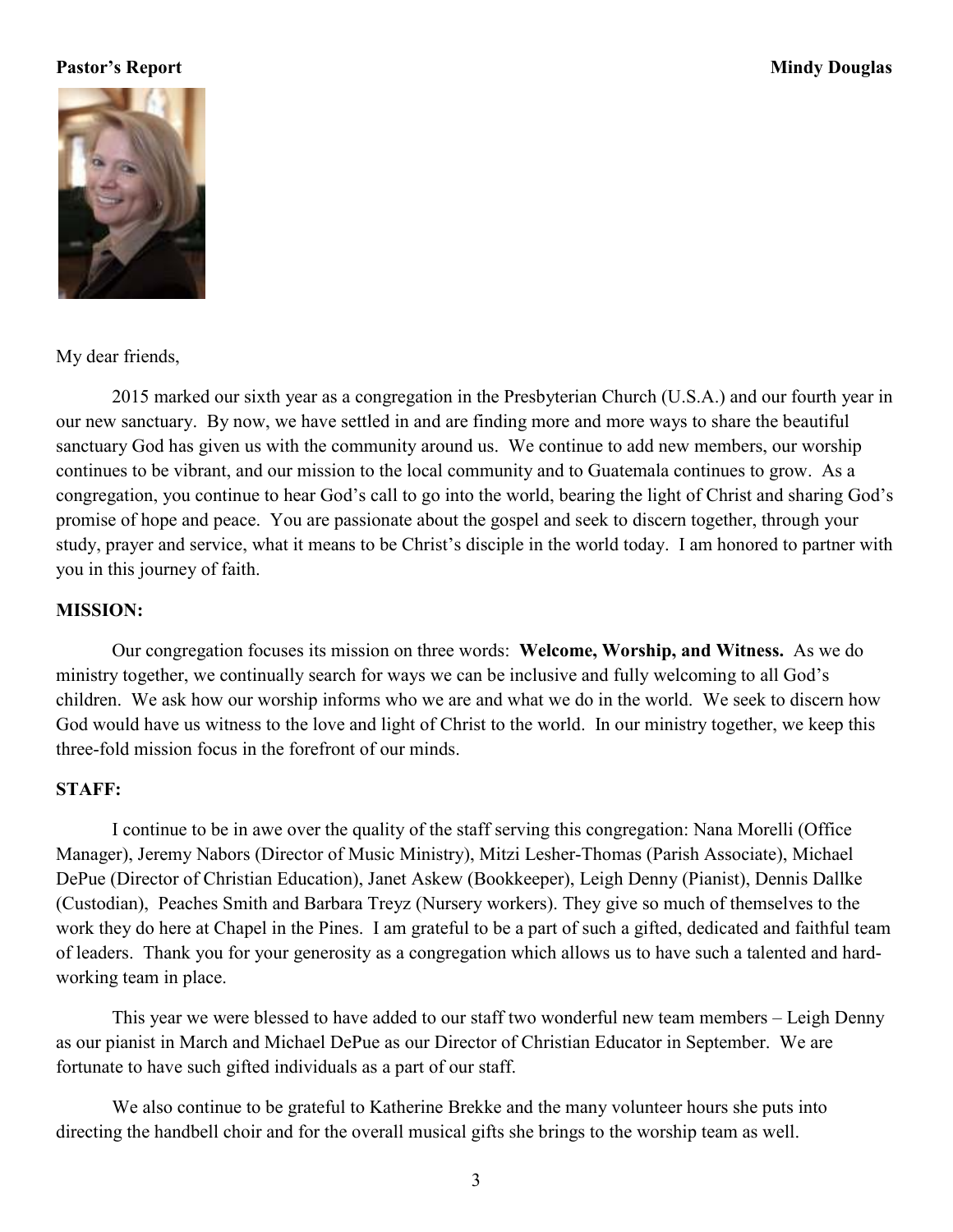During 2015, we worked with several Duke Divinity School student interns after a break for many years because of financial limitations. From January –April 2015, Nick Andersen continued as an academic year intern, sharing his gifts of pastoral care and preaching.

During the summer, Indhira Udofia joined us from Duke Divinity School and added her strong preaching voice and tutoring program leadership to the summer.

In the fall Katie Muchison Ross began her academic year internship, with a focus on pastoral care, prison ministry, and worship leadership.

Savannah Caccamo, a UNC student and a member of First Presbyterian Church in Greensboro, served as our youth ministry intern.

For all of these interns, I served as supervisor and met with and mentored them every week. Chapel in the Pines continues to be a wonderful place for these divinity students to learn and grow and explore the particular vocational calling God has for them. Thank you all for the welcome you have given each one of them and the guidance you have offered them in their journey. I am very grateful for all of these students and the gifts they have shared with our congregation.

My work for the church this year continued to focus in the major areas of worship leadership, preaching, pastoral care, administration, membership, staff support and committee resourcing. Included in this were baptisms, weddings, and memorial services.

In 2015, we appointed a Strategic Planning Task Force (Heather Bogan, Chair, Haley Terry, Sec., Lee Werley, Kevin O'Dell, Barbara Strange, Karen Adkins, and John Walkup). They will continue their work in 2016 as they look to the future God has in store for Chapel in the Pines.

 I hope you will take the time to read through this document and see the incredible impact Chapel in the Pines has on the community around us. We provide financial resources and volunteers for a large number of service agencies and work particularly in areas related to poverty, hunger, race relations, mental illness, care for the environment, and ecumenical partnerships. We are a strong, healthy church bearing witness to God's grace and love to a hurting world. May God continue to guide us in the days and years ahead.

To God be the glory, now and always.

Your pastor, servant, and friend, Mindy Douglas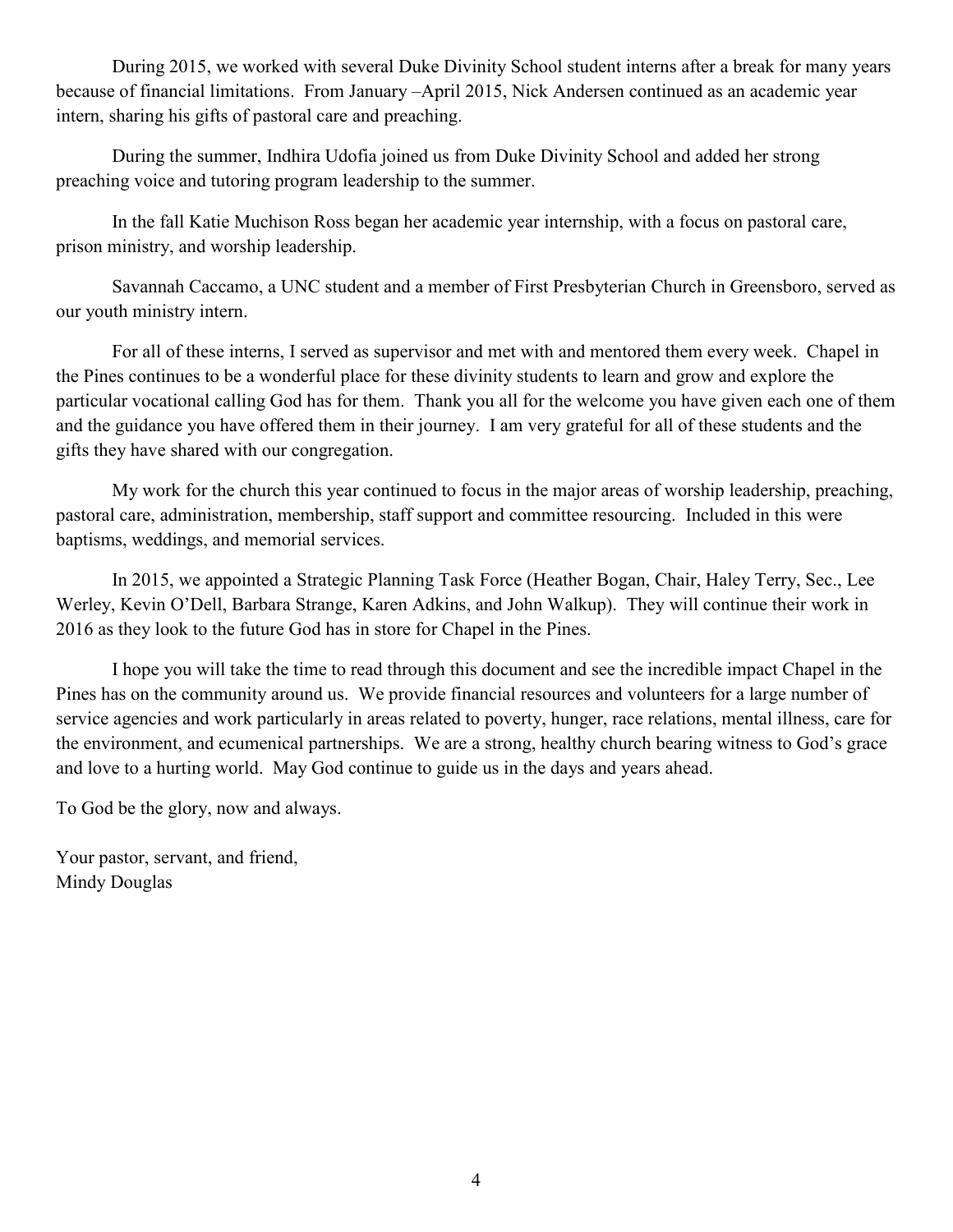### **Parish Associate Mitzi Lesher-Thomas**

Brothers and sisters, each year seems more difficult than the last to look back and take stock of all that has happened, all that has changed; and only because it's difficult to believe another year has passed. How many times have we rearranged chairs and tried to get them back just so? Or puzzled over bees, squeezed cars into the lot like pieces of a puzzle, juggled to find an available room or fit in one more chair. Perhaps these don't seem the moments to celebrate but I think they are; it's the ordinary stuff of daily life lived in community. We are not, praise God, a static body; a place where no one, save the pastor, darkens the door until Sunday morning. The CITP community, and the community at large, comes and goes to study, work, pray, worship, meet, plan, eat, laugh and live and I am so grateful to be a part of it all with you. As with any household it can bring frustrations, flinging wide the doors means things will rarely be 'just so.' But what joy as the house is filled with all the sights, scents, and sounds of life lived in and for the grace and glory of God!

I treasure this life of faith we share and am grateful for the opportunity to continue in ministry with and for Chapel in the Pines. Over the years my role has become that of a generalist in ministry. I continue as the staff liaison for the deacons but also teach, help lead and plan worship, maintain office hours and provide pastoral care. As we reflect on a year gone by and face into a new one I pray we may continue in boldness, flinging wide our doors in welcome, trying new things, celebrating when they succeed and pausing to take stock when they don't; may we ever trust, not solely even primarily, in our own ideas or efforts but in the creative, free, unpredictable, loving Spirit of God who abides with us now and forevermore.

#### **Deacons**

The office of Deacon as set forth in scripture is one of compassion, witness, and service. Deacons help extend a ministry of care and compassion to members and friends on behalf of the congregation. Deacons meet every other month for study, prayer and to attend to the caring ministries of CITP. Each deacon is assigned approximately 14 households with whom they develop a relationship and to whom they provide on-going care through emails, phone calls, or cards. They help serve as an officer in the narthex, may help serve communion, deliver flowers following worship, and organize memorial receptions, coordinating refreshments and volunteers as they care for grieving families.

They strive to acknowledge significant life events such as births, baptisms, and graduations with a special gift on behalf of the congregation. Deacons extend the care of Chapel in the Pines by assisting with transportation, providing meals, and accompanying the parish associate on homebound communion.

#### **Highlights of 2015**

*"He called the twelve and began to send them out two by two…" Mark 6:7* 

Deacons have been working in pairs to support one another in their ministry and to pray for one another as they seek to serve the congregation. Deacons, along with members, have helped to provide transportation, meals, and memorial receptions as needed.

Began a study of Lord, Teach Us: The Lord's Prayer & the Christian Life by William Willimon & Stanley Hauerwas

3 high school graduates received bibles given by deacons on behalf of Chapel in the Pines with notes from deacons and elders – these were delivered by deacons or the parish associate to the graduate and/or family member.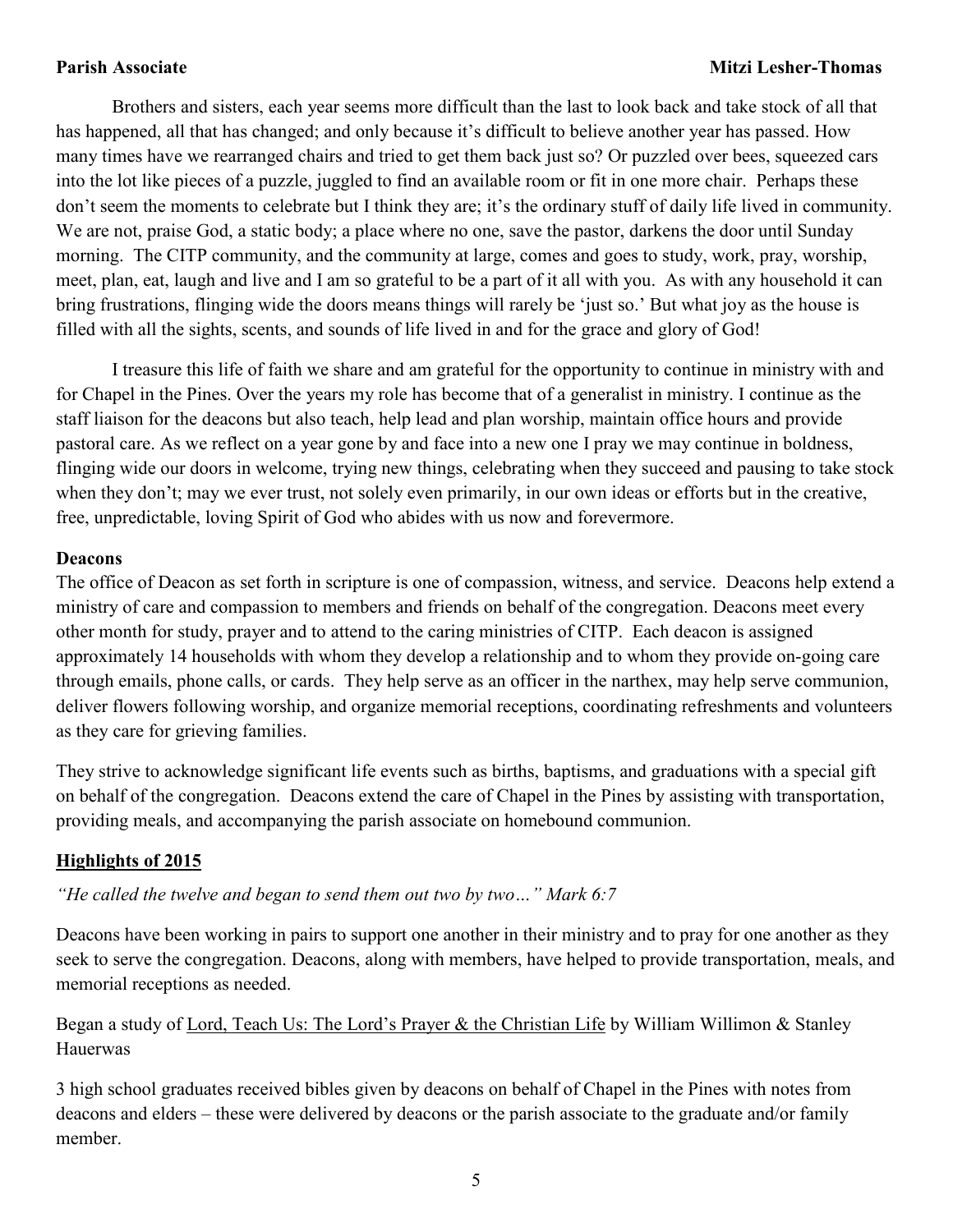Numerous Holding Crosses (www.holdingcross.com) and Stephen Ministry Grief Books have been delivered to members and friends struggling with loss, illness, or other life crisis

Held first deacon 'Meet  $&$  Greet' – following the installation of new officers, on 4 separate Sundays deacons hosted, immediately after worship, a time for members to meet their deacon in person

## **Goals for 2016**

Organize 2<sup>nd</sup> 'Meet and Greet' following installation of new officers – consider whether the resources are available to host this event bi-annually

Complete study of *Lord, Teach Us to Pray* 

Continue to seek creative ways to build and foster relationships between deacons and shepherd groups and within the community as a whole

## **Pastoral Activities/Responsibilities**

## **Highlights of 2015**

Leading women's Study based on the book The Faith Club: A Muslim, A Christian, A Jew – Three Women Search for Understanding

 Arranged for guest speakers on Judaism and Islam Supported group in initiating a once a month volunteer effort at Take & Eat

Planned and led  $2<sup>nd</sup>$  annual Hanging of the Greens – an opportunity for the whole congregation to learn about the liturgical traditions and symbols of Advent as we prepared the sanctuary for the coming Christ child

Planned and led  $2<sup>nd</sup>$  family friendly, child oriented Christmas Eve service at 5:00 p.m.

Leading *Open Spaces* - an alternative worship opportunity, meeting on Tuesday evening, centered around Taize style song, silence, and weekly celebration of communion

Arranged for guest leaders and musicians to introduce community to other forms of meditative practice such as Buddhist walking meditation

Meet bi-monthly with deacons

Visitation & homebound communion provided as needed or as requested by member or pastor

## **Goals for 2016**

Continue Tuesday morning women's study group with focus on service being intentional part of study

Continue *Open Spaces*, with a particular eye toward inviting new leaders who can help us explore other forms of spiritual practice and learning more about other alternative worship experiences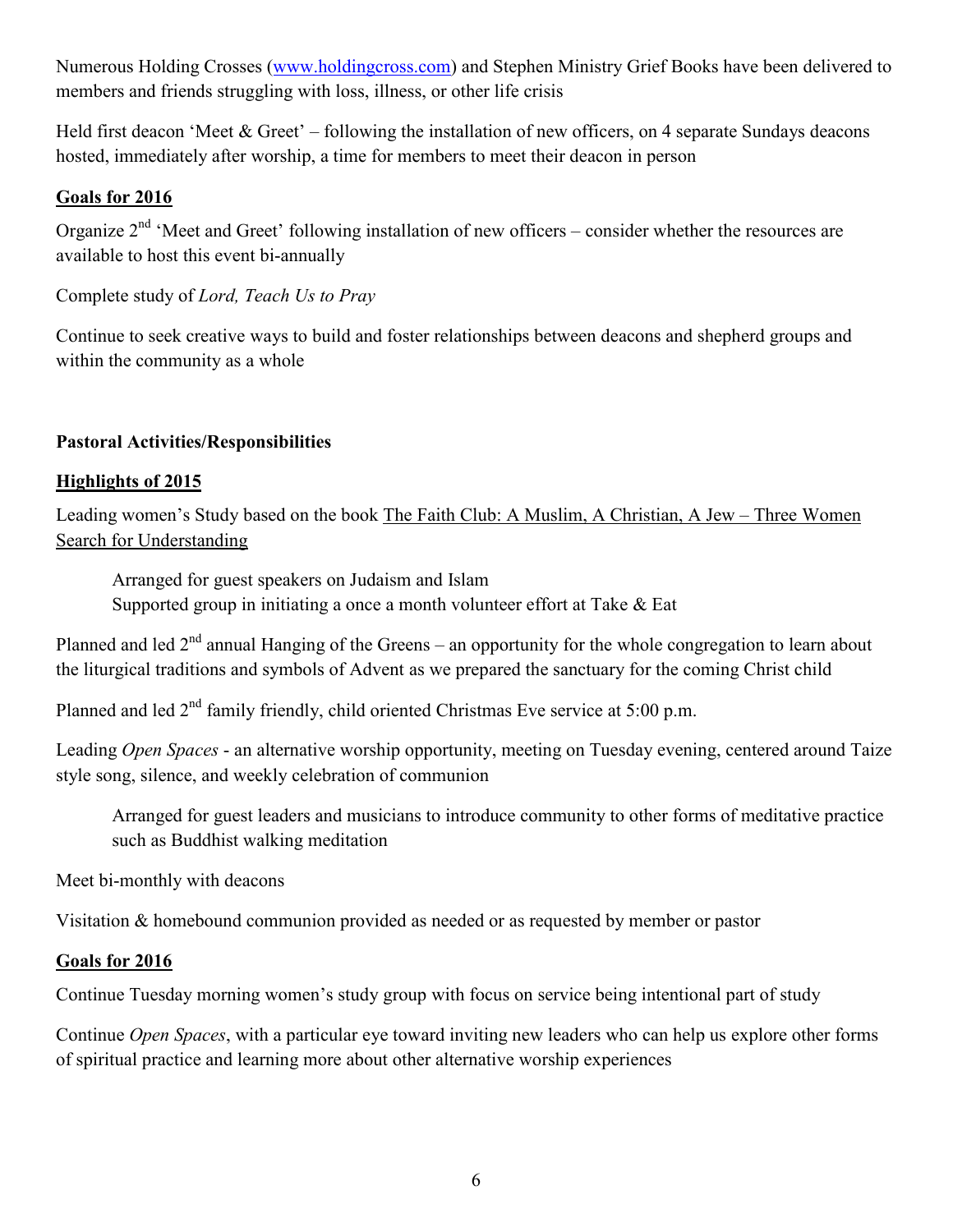## **Director of Music Ministry** *Director* of Music Ministry *Jeremy Nabors*

Friends, as always, I am thrilled to update you on the growth of our music program. 2015 was a very busy year in the Chapel in the Pines music ministries. The choir continues to be a large part of the worship service as well as a community building activity within the church community. This year we have been able to involve even more people in our music ministry. In the early months of 2015 we conducted a search for a new pianist after Dr. Jay Pierson left in December 2014. We are very blessed to have found Leigh Denny to join our staff as our pianist. Leigh is a wonderful addition to our music ministry. Our bell choir saw a great deal of musical growth during this year.

## **Mission:**

- 1. To provide the congregation of CITP with music to enhance the worship service.
- 2. To engage the members of the church with meaningful expression of faith through the art of music.
- 3. To allow the members of the choir to participate in this congregational outreach through quality music and quality presentation.

## **Responsibilities:**

- 1. Oversee the music of the church service
- 2. Oversee the music staff
- 3. Lead the Choir of CITP
- 4. Arrange for special music outside of the traditional service music
- 5. Encourage participation of the congregation in the music making of the church
- 6. Include congregational music in the worship service

## **Highlights of 2015:**

- Adult Choir met Wednesday nights from  $7:30 9:00$  p.m.
- The bell choir as grown to a full choir of 12-14 members under the direction of Katherine Brekke.
- The bell choir expanded the difficulty of its music as well as its roll in worship.
- Bell Choir met Wednesday nights from 6:15-7:00 p.m.
- We are exploring all of the musical possibilities in our sanctuary by performing all over the space, not just the front.
- The choir has up to 30 members of the congregation having sung with us at least once.
- The normal choir on Sunday has stayed consistent at 16-22.
- We have kept up congregational participation in service music with several people offering to add their own music to the service.
- The choir has focused on pairing the anthems with the liturgy of the week.
- **Members of the choir continue to participate in Montreat Music and Worship Conference.**
- Led an Advent Service of Music with a performance of the Christmas portion of Handel's *Messiah*
- Grew the music library to incorporate more music for our growing choir.

## **Goals for 2016**

- Continue to advocate for a line item to the staff budget for our Bell Choir Director.
- Continue to build a strong bell choir program
- Continue to incorporate the bells into worship
- Continue to increase participation of the congregation in the music program of CITP through the Choir, Bell Choir, and instrumentalists
- Increase the usage of musicians from outside the church as a way to build our community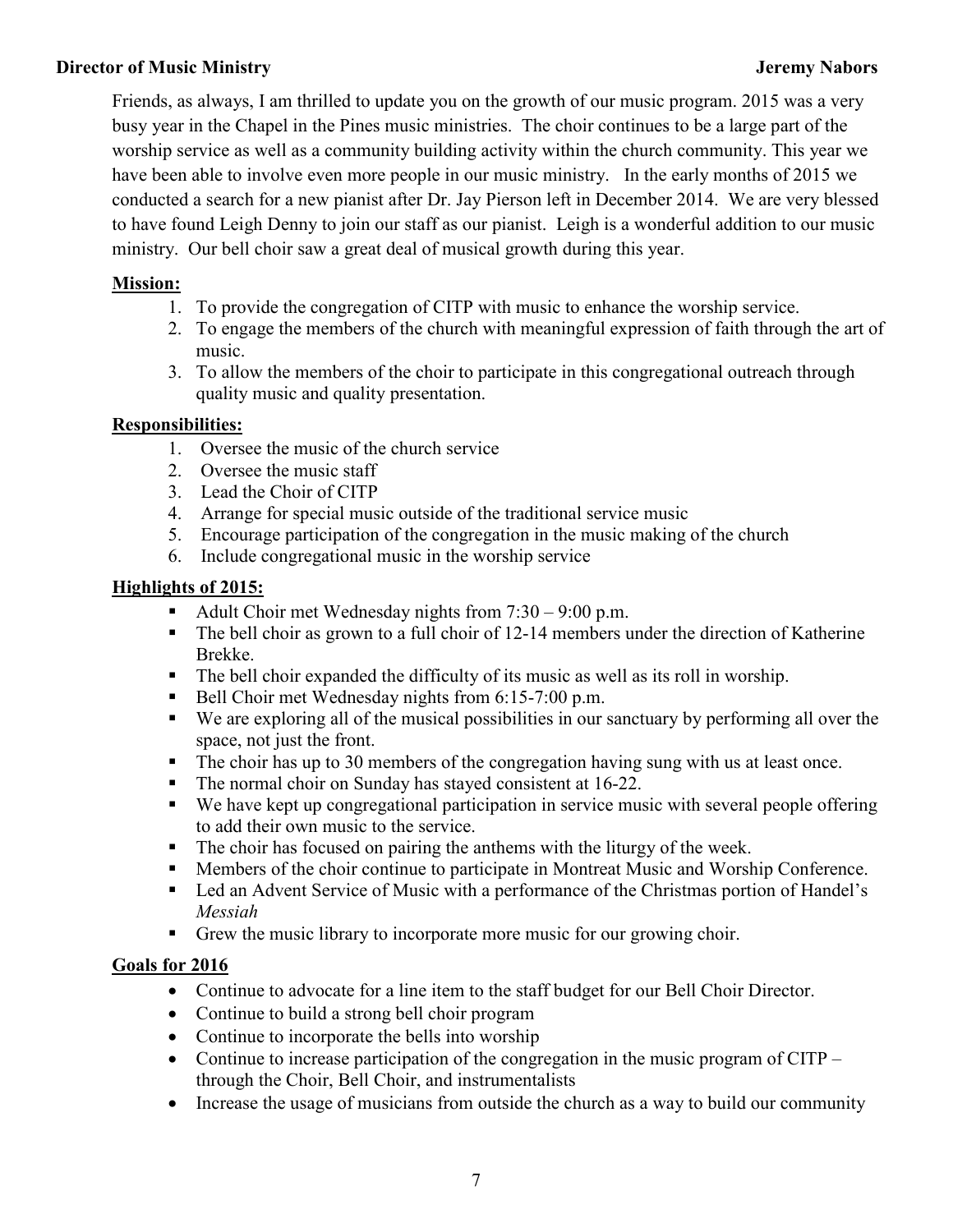## **Summary**

Since I was hired in October, a lot of my time at Chapel in the Pines this year was spent getting to know the church—the people, the spaces, the rhythms of Sunday, and the pattern of life together. Although this is essential work for my position, it is slow and difficult to put into a report. In more specific terms, I have become the point person for both children's Sunday School (organizing, preparing lessons/materials, recruiting teachers) and the nursery (organizing volunteers). On Sunday mornings I lead an adult Sunday School class (Modern Faith) that has a small, but dedicated group who attends. At the end of the year, the Children and Youth Committee decided to purchase a new curriculum for children's Sunday school. This new curriculum follows the lectionary readings and I am very excited about it as it gives us another way to help the children of CITP engage with Sunday worship. Nothing that I have done would be possible without the help of the CYC and the many volunteers who are committed to working with the children of the church and I am grateful for all their help. Moving forward, I am excited to find new and creative ways for the children to participate in the life the church and to continue to recruit and support volunteers, especially Sunday School teachers.

## **2015 Achievements**

- Began new adult Sunday School class (Modern Faith)
- Researched (with CYC) and prepared new lectionary based children's Sunday School curriculum to implement in 2016
- Led children's choir song in Advent
- Recruited nursery workers

## **2016 Goals**

- Recruit more children's Sunday School teachers
- Reestablish children's church during Sunday service
- Continue children's choir
- Find more ways for children to engage with Sunday worship
- Increase attendance to Modern Faith class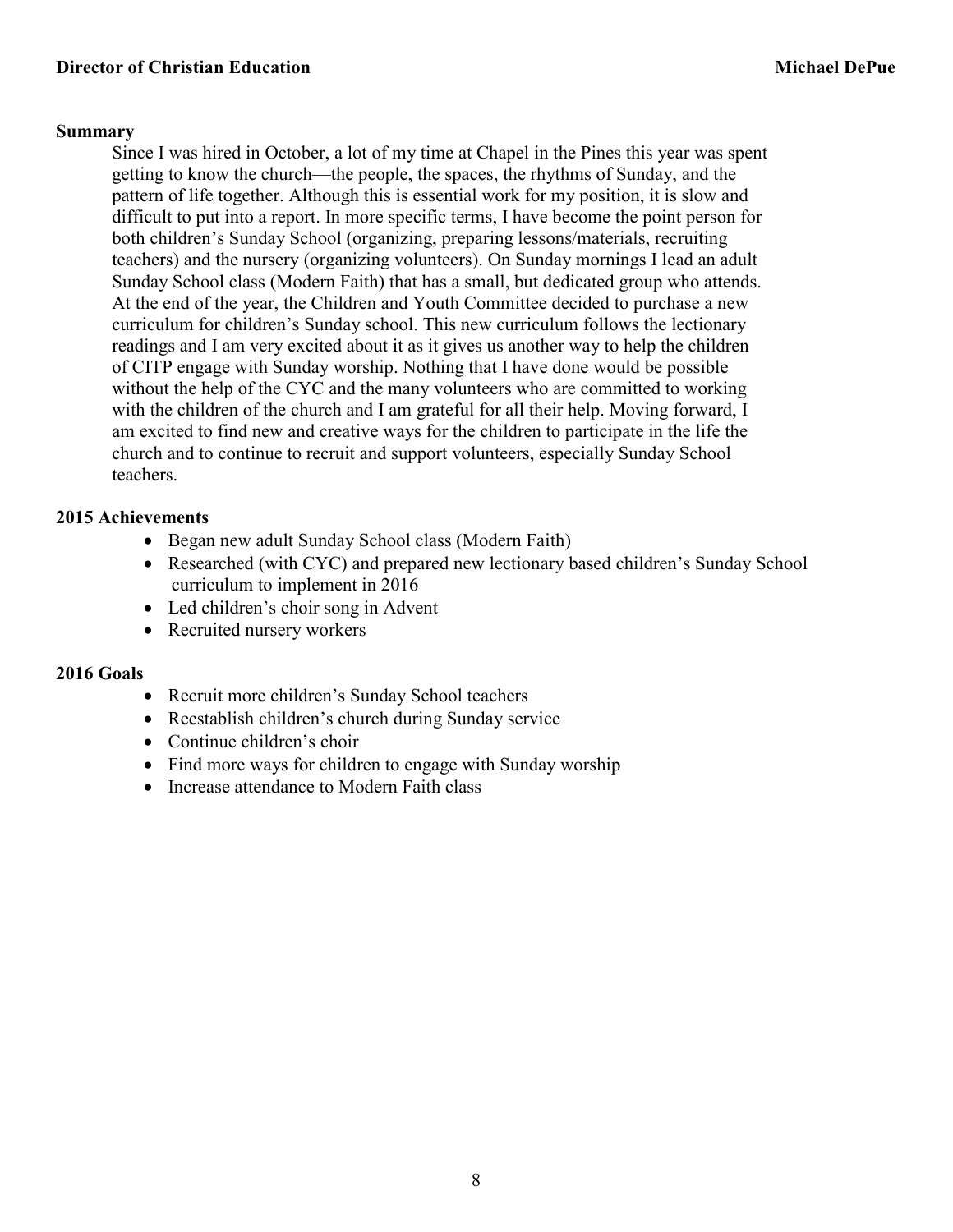## **Treasurer's Report Jerry Wehmueller**

In 2015, Chapel in the Pines experienced another year of excellent financial health. During the year, we received \$311,544 in operating revenue and incurred operating expenses of \$295,759, allowing us to increase our operating reserve by \$15,785. Our operating story is excellent —but not the complete picture.

Our members and friends again provided a number of special gifts designated for non-operating items, including additional funding to make our church facilities more energy efficient, a number of new plantings to our grounds particularly around the bio-pond and in the Remembrance Garden, a piano microphone, and additional audio equipment, etc.

Various committees in conjunction with the Finance Committee this year put together a "Wish List" of items the church needed that fall outside the operating budget for members and friends who wish to make a special donation. This wish list is published on our church website.

The congregation continued to demonstrate our commitment to various mission and service activities not only with our money but also with our time and talents. Our members provided countless volunteer hours for those in need in the local community. Local organizations to which members gave time included Habitat for Humanity, the Food Pantry, Take and Wear, Take and Read, etc. Financially, the church provided \$43,936 to outreach from our operating budget and the capital campaign. In addition, Chapel in the Pines received \$15,621 in special offerings and gifts to carry out the mission of community service of Chapel in the Pines making our total funding for mission and service almost \$60,000 in 2015.

Our online giving continued to attract more attention as a preferred option for our members to fulfill their annual pledge. Over \$10,000 was given online, a significant increase from \$4,000 in 2014. Most simply signed up for a monthly charge to their credit card as a way to support the church.

As Treasurer, I look back on 2015 as another successful financial year for Chapel in the Pines. It again demonstrates the generosity of our members and friends both financially and through time and talent commitment. Most importantly, it provides confidence that we will be able to continue to carry out the work the Lord has called us to do in the years ahead. Thank you so much to each and every member and friend for your many contributions and your continued generosity.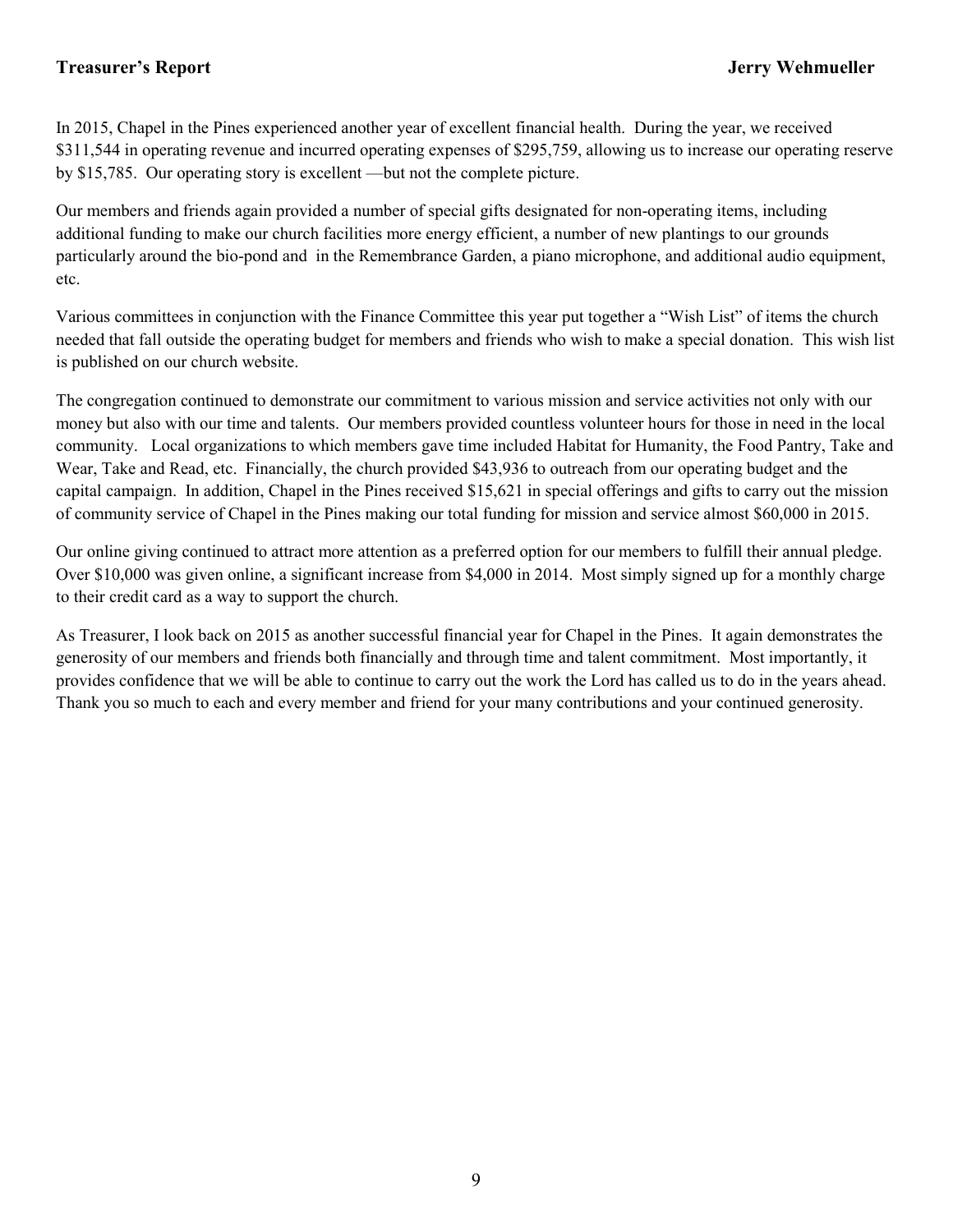Active Membership of Chapel in the Pines Presbyterian Church

As of December 31, 2014: 171

| Membership Gains in 2015 by:   |                               |
|--------------------------------|-------------------------------|
| Reaffirmation of Faith:        | 2                             |
| Baptism & Profession of Faith: | 0                             |
| Letter of Transfer:            | 16                            |
| Other:                         | 2                             |
| Total Gains:                   | 20                            |
| Membership Losses in 2015 by:  |                               |
| Letter of Transfer:            | 0                             |
| Death:                         | $\mathfrak{D}_{\mathfrak{p}}$ |
| All other:                     | 3 (removed from roll)         |
| Total Losses:                  | 5                             |

 Active Membership of Chapel in the Pines Presbyterian Church as of December 31, 2015: 186

During 2015, Chapel in the Pines received 16 members by Letter of Transfer, 2 by Reaffirmation of Faith, 1 Affiliate and 1 returned to roll. Three members were removed from roll and two members, Ray Jones and Maury Henkels, died.

The Session met in 10 stated meetings (February meeting cancelled because of inclement weather and September meeting cancelled for lack of quorum) and 5 called meetings at which minutes were received and reports given from all standing committees and the staff. There were 3 Congregational Meetings: March 15 for the purposes of approving the nominating committee and presenting the 2014 Annual Report, April 26 for the purpose of electing a third elder and approving changes to the pastor's terms of call recommended by the personnel committee, and September 20 for the purpose of electing a ruling elder to complete an unexpired term. A roll of members and a file of minutes are maintained in the church office.

Respectfully submitted, Marcia Ladd Clerk of Session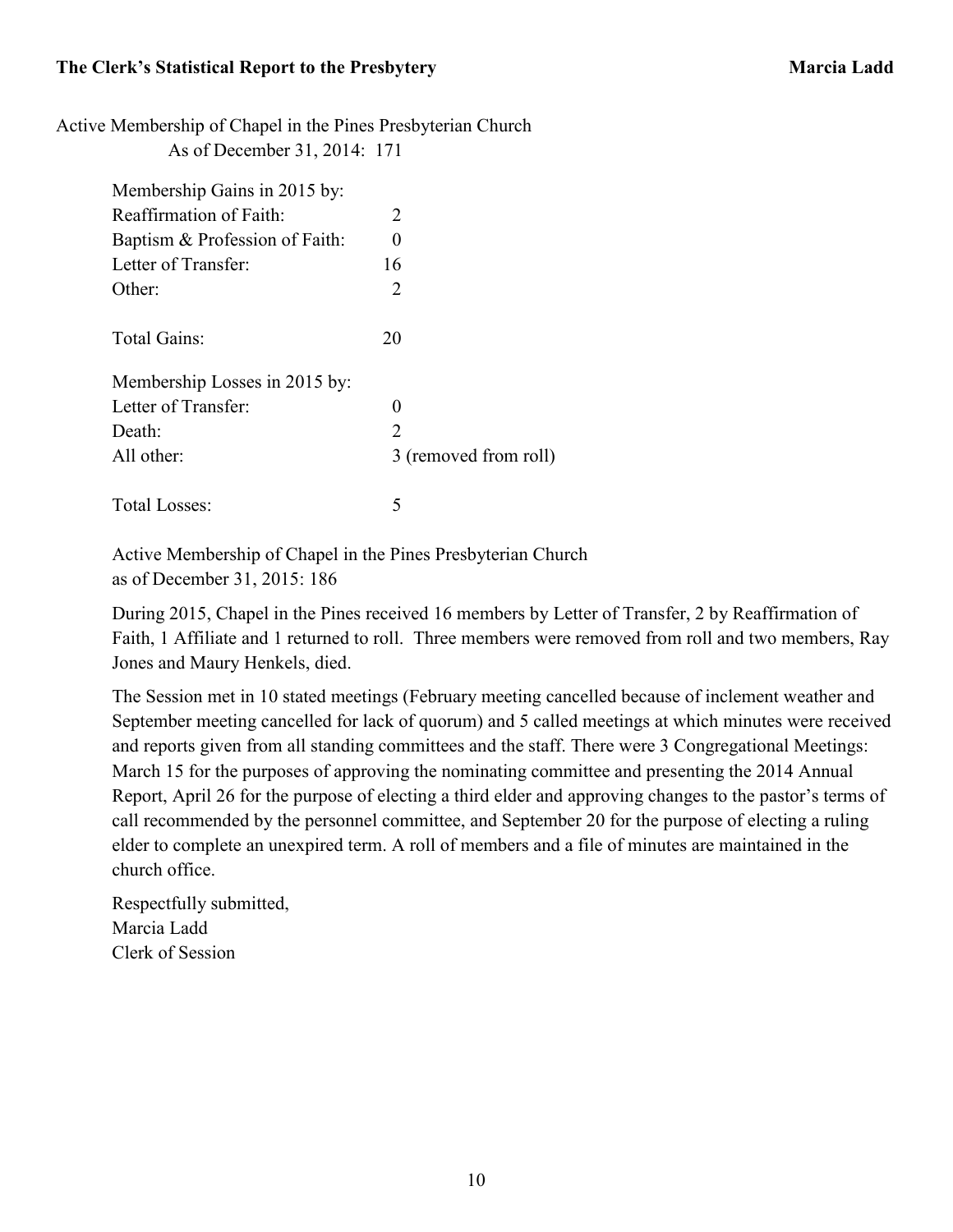#### **New Members:**

| <b>Blisse Adams</b>   | January 25, 2015  |
|-----------------------|-------------------|
| <b>Todd Adams</b>     | January 25, 2015  |
| Palmer Smith          | January 25, 2015  |
| Paulette Williams     | January 25, 2015  |
| <b>Emily Williams</b> | January 25, 2015  |
| Elizabeth dePrater    | March 22, 2015    |
| David Bohner          | July 19, 2015     |
| Sarah Graham          | July 19, 2015     |
| <b>Haley Terry</b>    | July 19, 2015     |
| Zach Terry            | July 19, 2015     |
| Elizabeth Melton      | July 19, 2015*    |
| Melissa Carter        | August 23, 2015   |
| Judy Kenyon           | August 23, 2015   |
| Margaret Reif         | August 23, 2015   |
| Jo Ann Bolig          | November 22, 2015 |
| Paul Bolig            | November 22, 2015 |
| Jo Ann Harllee        | November 22, 2015 |
| Jim Harllee           | November 22, 2015 |
| Paul Isom             | November 22, 2015 |

## **Membership losses:**

Antoine Sharpless, Susan Feinberg, Elizabeth Read - removed from roll on 8/24/15 Ray Jones – died on February 11, 2015 Maury Henkels – died on May 19, 2015

\* Affiliate membership and also Ford Heath returned to roll.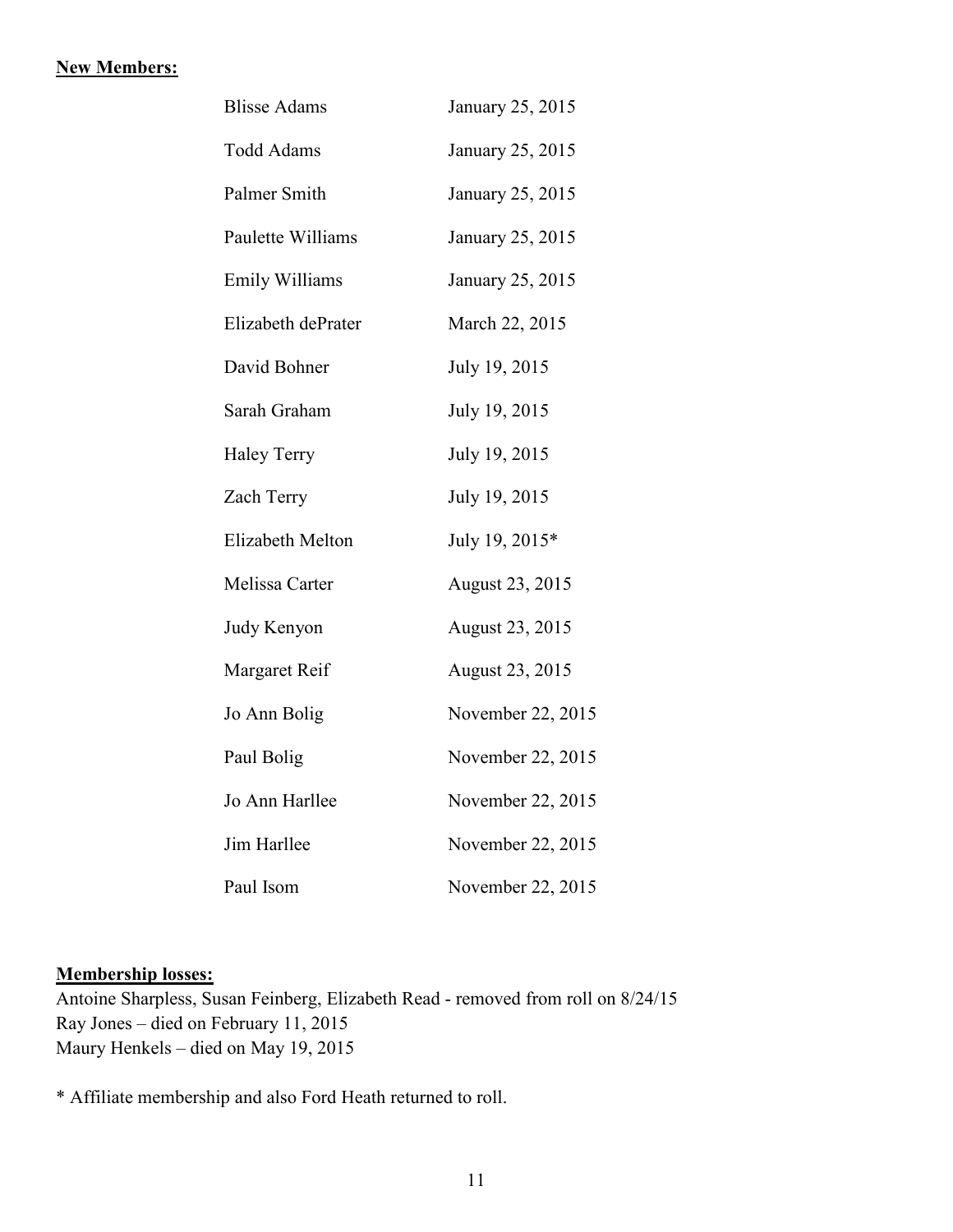## **COMMITTEE REPORTS**

## *Adult Education Committee Kristin Lavergne*

In 2015, Chapel in the Pines continued to offer Sunday morning adult education opportunities as well as some during the week.

**Exploring Together Class** (formerly named the Café Class) - this Sunday morning meets in the Exploring Together classroom in the Education Wing. In 2015 this class focused on studies of the Bible, various theologians, and church history. *The First Christmas* by Marcus J. Borg and John Dominic Crossan. *John Wesley* by Charles Yrigoyen, Jr. March/April they studied the New Testament book of Revelation using a study written by Duke Professor James Efird *Saint Francis: the Life*, by Augustine Thompson. *Proverbs, Ecclesiastes, and Song of Songs for Everyone* by John Goldingay. *John for Everyone* by N. T. Wright

**The Social Justice and Peace Making Class -** this Sunday morning class meets in the Library and completed studies of several primary works during 2015. *Journey to the Common Good* by Walter Bruggemann. *Strangers at My Door* by Jonathan Wilson-Hartgrove. *Troubled Minds: Mental Illness and the Church's Mission* by Amy Simpson. *World Changing 101: Challenging the Myth of Powerlessness* by David LaMotte.

**Modern Faith** – this Sunday morning class is led by Michael DePue our Director of Christian Education. A new class, participants discussed short articles or blogs from a variety of topics around contemporary issues of faith. Parents of young children were especially encouraged to join as this class meets at the same time as the children's Sunday school class.

**Spirituality and Literature Class** meets every 3 or 4<sup>th</sup> Sunday of the month to discuss spirituality with the help of good books. It is a time of food (small lunch provided), fellowship and discussion.

**Faith Study Group** - Women's study – led by Mitzi Lesher-Thomas and Joelle Brummitt-Yale *Faith Club: A Muslim, A Christian, A Jew- three Women Search for Understanding* by Ranya Idliby, Suzanne Oliver and Priscilla Warner. Fellowship at 9:30 a.m. on Tuesdays, with study beginning at 10:00 a.m.

**Thirst Quenchers** continued to meet on the second and fourth Thursdays of the month at local restaurants to discuss various topics of interest brought by group members. Topics are widespread including everything from current events to theological issues. While topics typically differ for each meeting, themes often emerge. Attendance varies greatly, and often includes participants from outside the congregation.

**Paul Tillich Study** in October/November *Human Sin, Estrangement and Reconciliation,* by Mickey and Bill dePrater.

12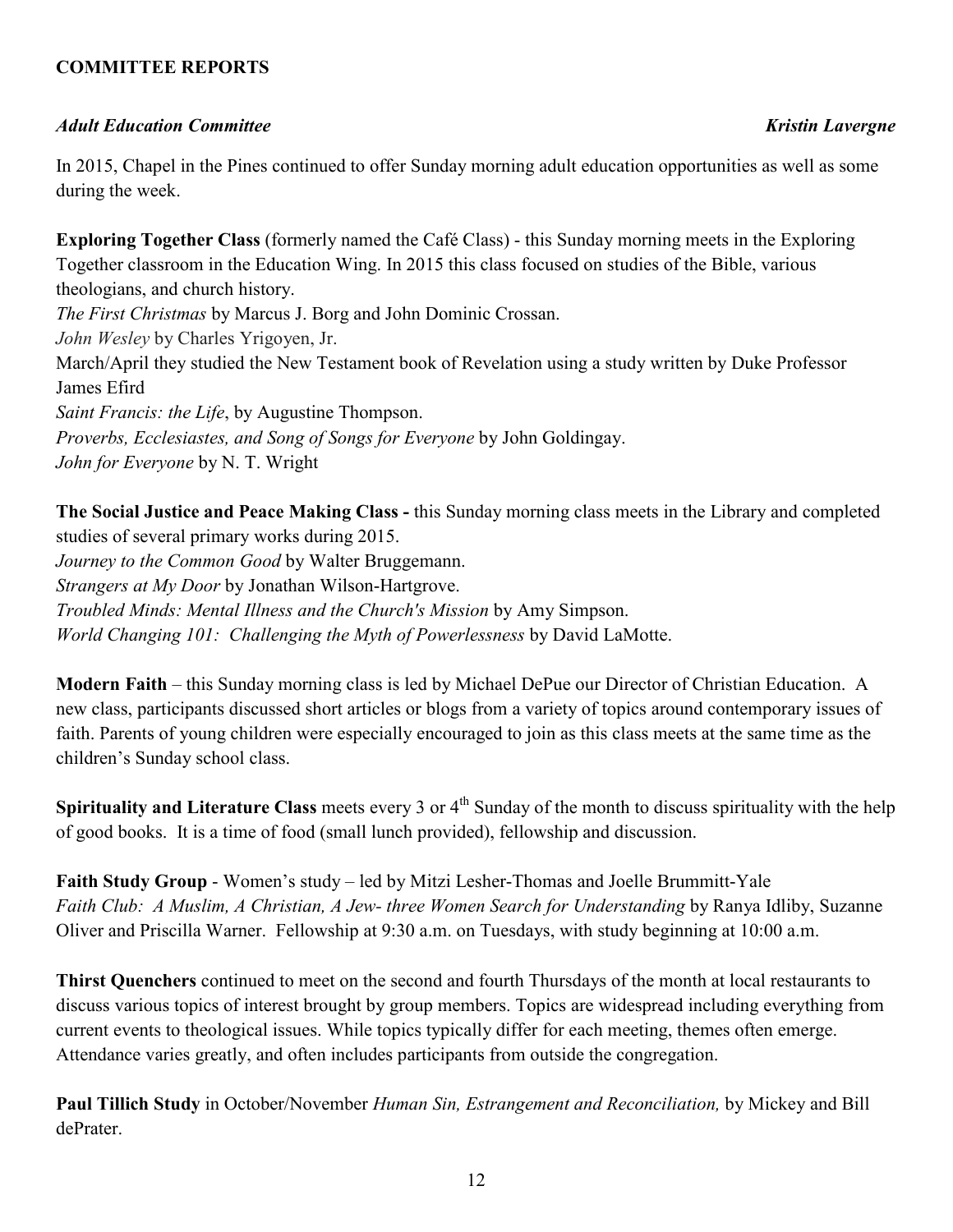**Seeking Solidarity across Racial Lines** – Tuesdays at 7:00 p.m. Led by Mindy Douglas and Michael DePue. Discussed sections of the book *Dear White Christians: For Those Still Longing for Racial Reconciliation.* 

**Healing the Wounds of Trauma** – this course was taught by Will Sibert on three consecutive Saturdays, Feb. 14, 21, and 28 from 9:00-12:00.

*Inquirers' Classes –* taught by Mindy Douglas January 11, 18 August 2-16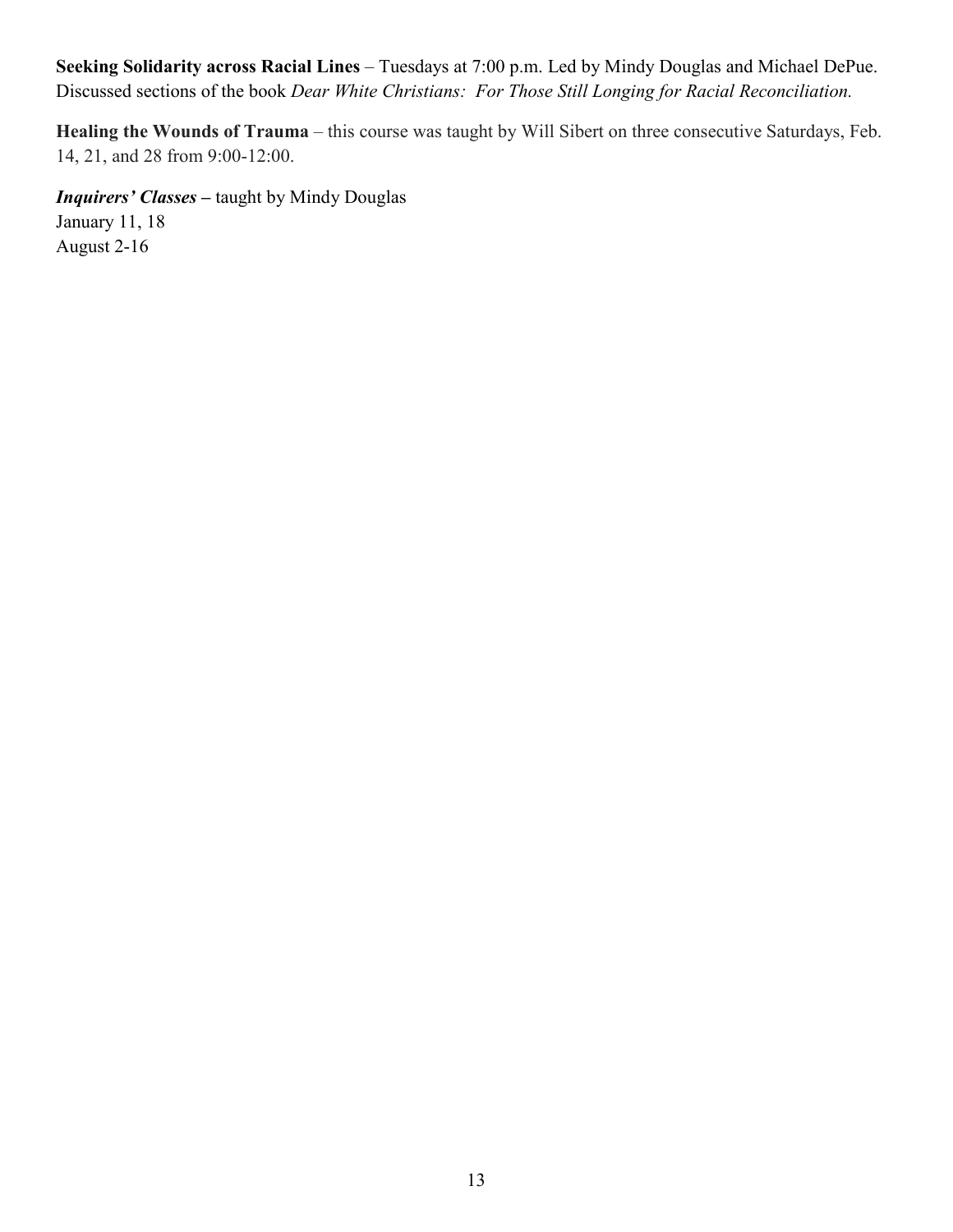#### *Building and Grounds Committee Fred Royal*

In 2015, the Building and Grounds committee continued to focus on the maintenance and enhancement of our beautiful church and grounds. Highlights of our year included major landscaping work that involved remulching, adding numerous plants to the front of the church, and replanting the biopond. Other outside enhancements included re-graveling the driveway, installing a picnic table in the playground, sealing the outdoor benches, and adding wheel stops to the parking lot.

The biopond continues to be a source of concern, which we are monitoring closely. We discussed its possible conversion into a wetland with experts, but concluded that it is working well enough to postpone the conversion for another two to five years. We added Kevin O'Dell to the committee with the special charge to look after the biopond.

Within the building, Building and Grounds performed routine cleaning and upkeep, along with minor enhancements. We organized the annual cleaning day, in which the church joins together to be responsible stewards of our building. Church members and friends washed the sanctuary floor, pulled weeds, dusted furniture and vacuumed carpets, and cleaned windows. We contracted to have the education wing carpets cleaned and the building sealed against wasps. We replaced the church's emergency lights and replaced office and classroom curtains with blinds in accordance with fire marshal regulations and added curtains to the nursery and cork strips to the children's classrooms.

Members of the Committee include Bruce Raymond, Chair; Karen Atkins, Sec.; Dana Staats, landscape architect; Bart Holtz, contractor; Rodney Hudson. We look forward to continuing to serve the church in stewardship in 2016.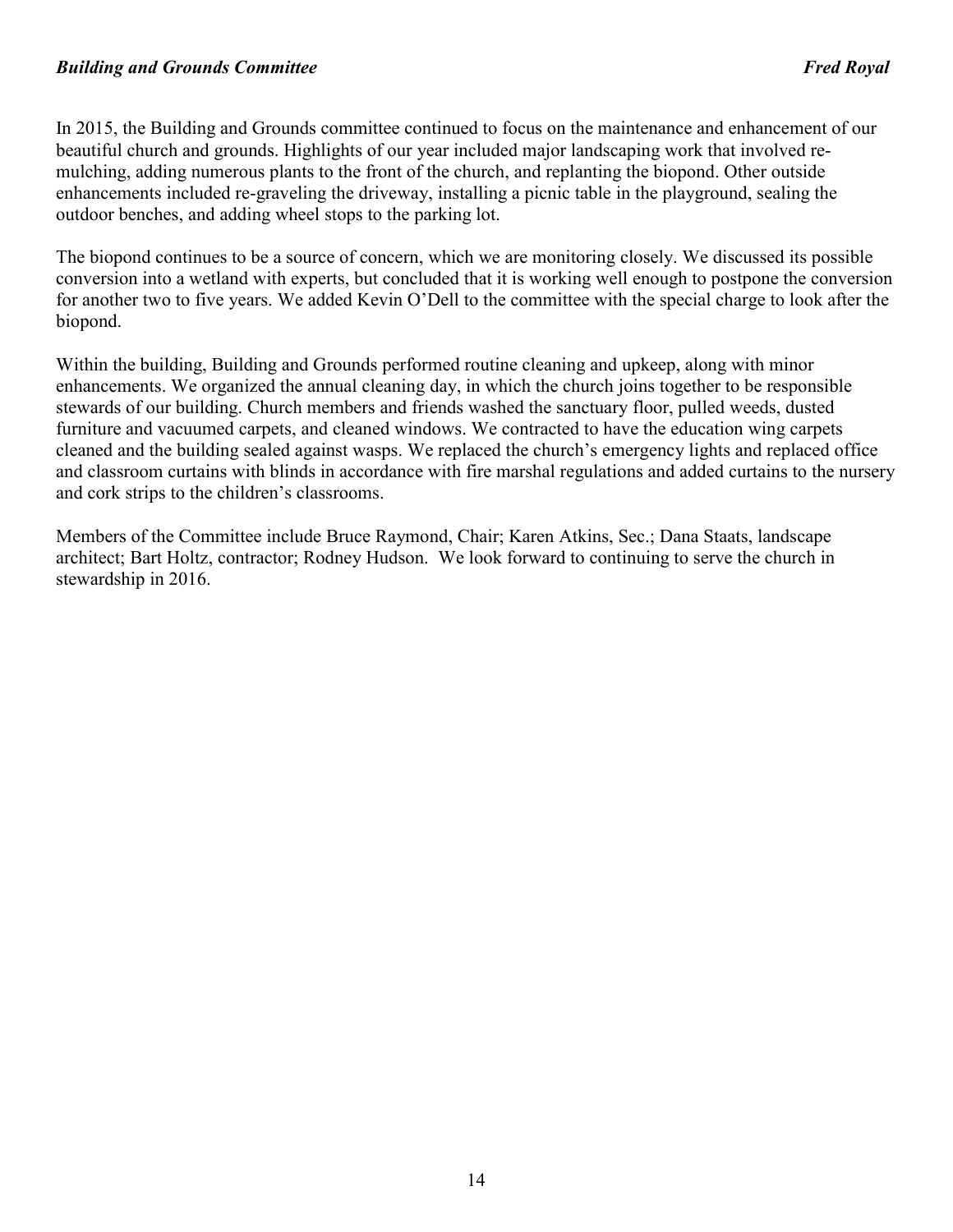## *Children, Youth and Nursery Barbara Strange*

For the Children and Youth Education committee, 2015 was a year of transition and growth. Most notably, we were incredibly excited to welcome Michael DePue as the Director of Christian Education. We also added a number of new children's programs and opportunities:

- Partnered with Mt. Zion Baptist church to offer a tutoring program there.
- Continued a partnership with the Take and Read book program to provide students with their own books.
- Held a celebratory kickoff for the beginning of the Sunday school year.
- Started a children's choir, initially rehearsing during Sunday school, which performed during an Advent church service.
- Changed, at the end of the year, from the rotation-based Sunday school curriculum to a lectionary-based curriculum. Purchased new Bibles for the Sunday school classrooms to go along with the new curriculum.
- Increased our ability to welcome all children and families by training and hiring Peaches McIntyre to work with children with autism.
- Sought feedback from the church community on our children's programs by distributing and evaluating a survey.

We also continued and grew a number of our successful programs. Sunday school continues to be taught by a broad number of volunteers in conjunction with regular shepherds, and we offered a child-friendly Christmas Eve service (along with a more traditional candlelight service) for the second year in a row. Savannah Caccamo, an intern with the UNC Presbyterian Campus ministry, continued her work with our youth.

As we reflect on the past year and move into a new one, we especially want to thank outgoing committee members Georgana Bond, Debbie Sears, and Katherine Brekke and outgoing Session chair Tina Dickerman for their service in Children and Youth Education.











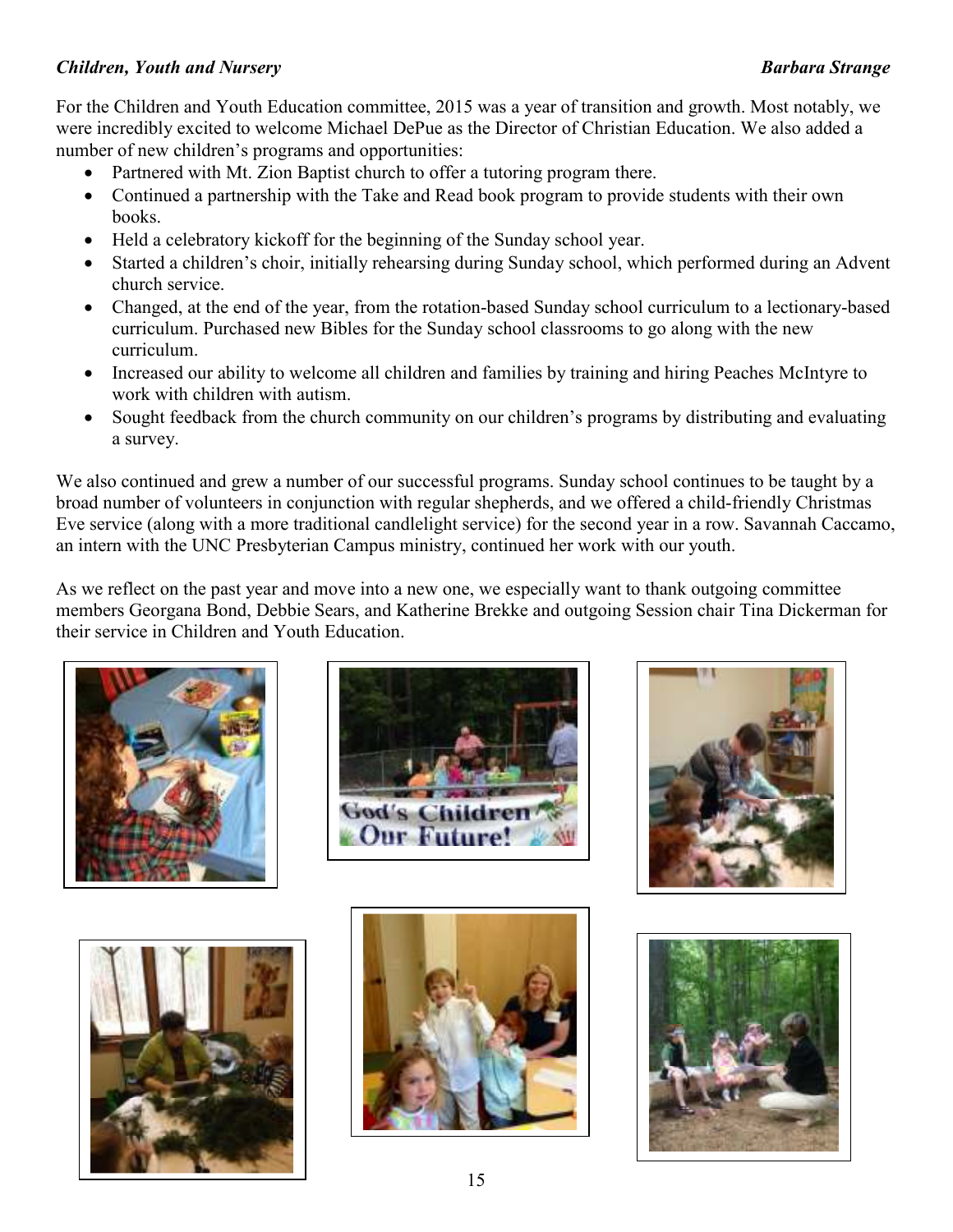## *Communication and Technology Committee Al Schalk*

## **Social Media Subcommittee**

CITP has been using Facebook as the primary social media outlet. We have Twitter and Instagram accounts, but have not kept up with updates on these, and have very few followers. Hence, the committee will continue to focus primarily on Facebook.

We have continued to post the weekly sermon on Facebook, which has been consistently popular. We also posted the video produced for the stewardship campaign. Other posts include pictures of flowers around the church, and promotions for the Farm at Penny Lane and Habitat. Special prayers for refugees and the recent victims of terrorism have also been posted. We have also cross posted with Strobilus and Penny Lane.

These are the top "reach," or number of times the below items have been viewed:

- Stewardship video 967
- Flowers photos 757
- Sermon 10/28 537
- Sermon 9/25 517
- Strobilus Women's Voices photos 444

As can be seen from the above numbers, photos and videos are popular on the site. The committee plans to continue focusing on adding small videos of members and community members telling what the church means to them. Facebook page "likes" have increased from 422 at the start of the year to 496 in mid-December.

Efforts mostly have been reaching people aged 45 and older. 67% of the viewers are women.



The number of people your post was served to in the past 28 days.

#### **Publicity Subcommittee**

Publicity efforts have concentrated on configuring and posting banners at strategic locations on roadways, advertising special worship opportunities, and also designing artful postcards for mailing to residents in nearby neighborhoods.

Banners were posted advertising Holy Week and Christmas Eve Services, resulting in significant increases in attendance.

A special mailing of 10,000 original design postcards was made to neighborhoods within a five mile radius of the church. The mailing occurred during the week of September 23-30. Increased attendance attributed to the mailing was significant and encouraging for future planned mailings.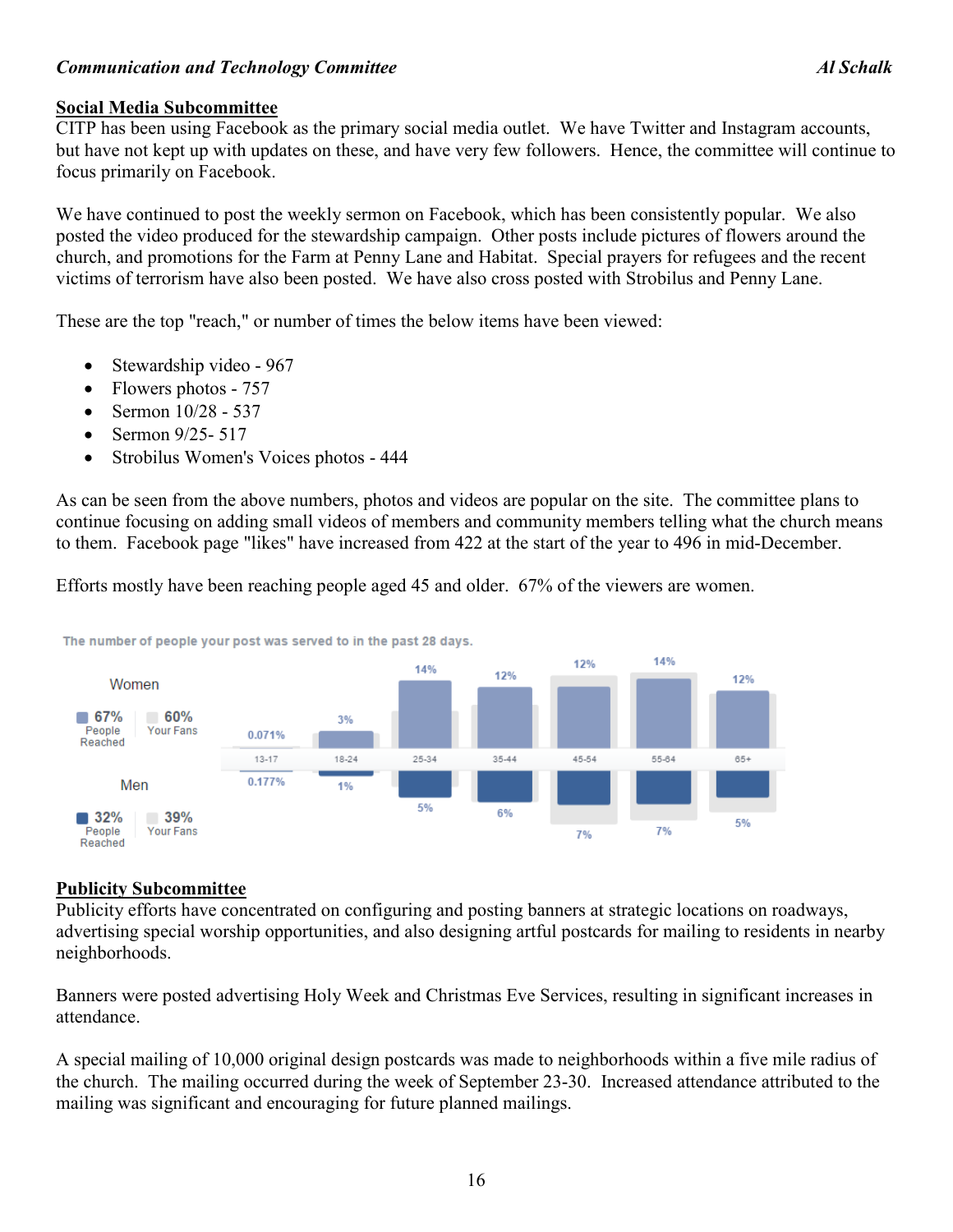## **Technology Support Subcommittee**

The CITP website continues to be maintained and updated by Mary Donna Pond and provides much information, including the following: Welcome information for newcomers and visitors; podcasts of the sermons and sermon texts, when available; a link to the weekly worship bulletin and weekly e-newsletter; calendar of events; lists of volunteers for flower duty schedule, communion service helpers, lay readers, etc.; the 2015 stewardship packet materials and video; Session approved policies, procedures, and documents; discussion readings for Thirst Quenchers; updates to pictorial directories and information on new members (accessible without logging into the website and both password protected); link for online giving; Strobilus Arts Series information; annual report for 2014. A system for recording Sunday sermons was implemented.

A Website Redesign Task Force was appointed by the Session. During late 2015, the group met several times to talk about how a new website might function. An online survey solicited input from church members and friends. Survey results were posted on the website, and improvements were incorporated.

## **Audio-Visual Subcommittee**

## **Audio Enhancements**

Several important enhancements were made to the audio system in early 2015: a speaker was added in the Narthex for service broadcasts; a lavaliere microphone was added to support an additional speaker (usually the intern); a PC was added to record and upload the service for providing podcasts (see below),

University Presbyterian Church upgraded their audio system and donated their previous digital signal processor (DSP) to CITP. This system was professionally installed and configured in September, 2015 (paid for by generous donations). It has replaced the limited functionality analog "auto-mixer" allowing for both more input channels and more varied output channels. The DSP converts audio signals to digital data and allows the mixing of various combinations of inputs for each of up to 4 output channels (versus the previous one output channel). Since the audio stream is digitized it can be mathematically manipulated in an efficient and flexible manner to enhance the quality of the sound.

With the DSP CITP now has this immediate benefit:

- the volume for the various microphones is adjustable from anywhere in the sanctuary using an application on an iPad/iPhone connected wirelessly to the DSP
- the dynamic range of microphone users can be "shaped" with higher volume levels smoothed and lower volume levels boosted
- using alternate input sources (e.g. an iPod) have been simplified

Future capabilities made possible by the DSP (requiring additional modest wiring and equipment additions) include:

- with the addition of one or more hanging mics, the DSP could send the sounds of the choir, piano, and congregational singing to the hearing loop and remote speakers, but not the main speakers avoiding possible feedback issues)
- if a band has its own sound equipment (mics, speakers, mixer) their mixed audio output can be input to the DSP and sent to the hearing loop system and remote speakers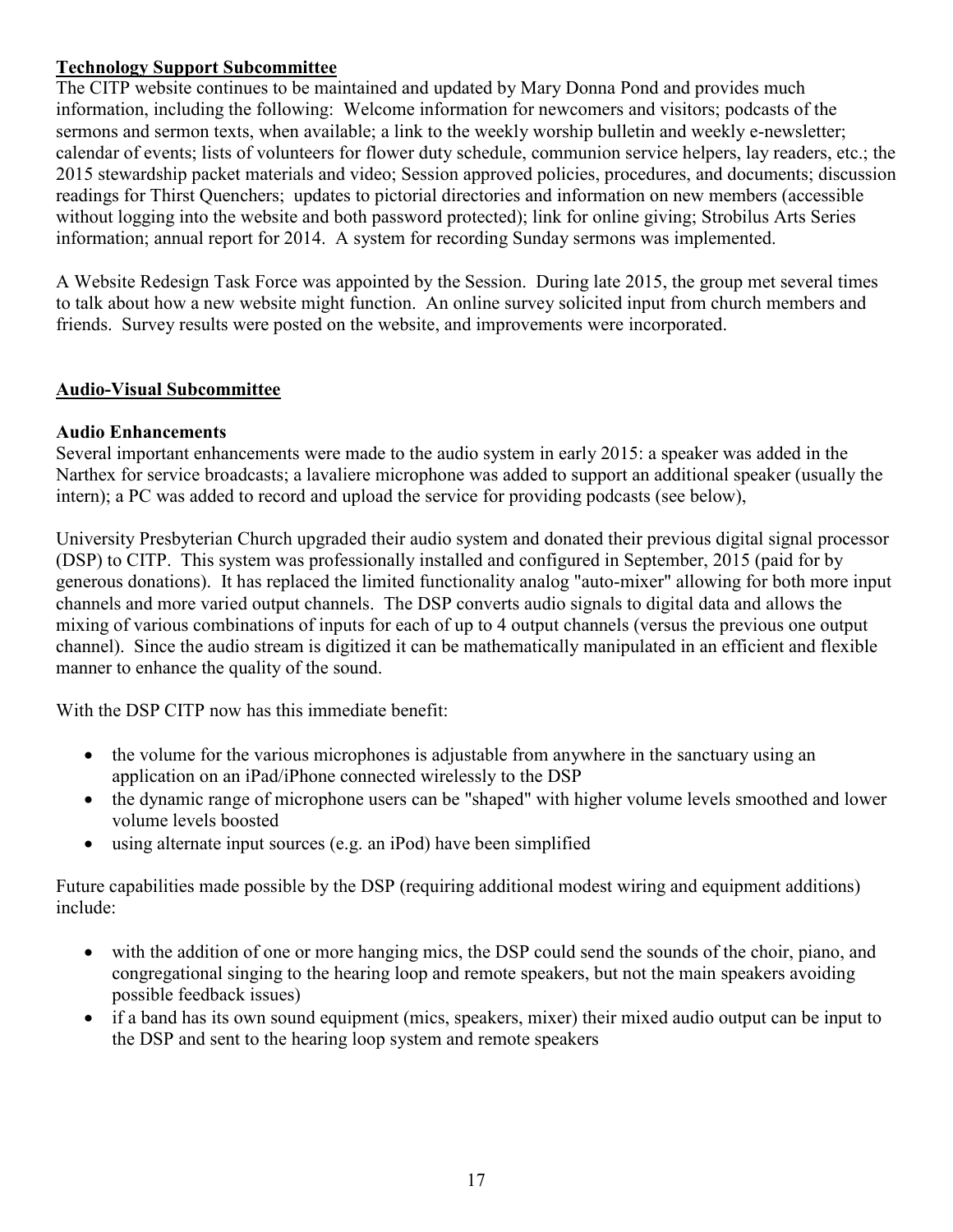## **Sermon Podcasts**

The sermon podcasts are now automatically recorded and uploaded to Google drive for later processing by a PC located in the sanctuary storage closet. It is no longer required to use a smart phone recorder application for this purpose, and all microphone inputs are captured (including both scripture readings). There is also a mechanism for manually initiating the recording and uploading of special services. The process for editing and posting the sermon podcasts has been fully documented and shared on the Google drive. However, the goal of enlisting a team of members to share in producing the final version of the podcast and making it accessible to others on the church website has not yet been achieved.

#### **Hearing Loop**

The "hearing loop" makes it possible for those with hearing impairments to better hear and participate more fully in the worship service. Those with activated "telecoil" (T-coil) enabled hearing aids are now able to hear the clear sound provided by the loop. There are also 4 T-coil headsets available for those who do not have hearing aids but would like to have hearing assistance. More people are using the hearing loop or expressing interest in doing so but some issues remain with preparing the hearing loop headsets and providing instructions for their use.

### **Access ACS and Church Life**

The church uses software from Automated Church Systems (ACS) to keep track of member contact information, financial contributions, committee memberships, etc. ACS also provides a web interface ("Access ACS") and recently a smart phone mobile interface ("Church Life") to this data. Several members and staff have been using this mobile application in a trial mode. This allows them access to the member directory, provides for easy sending of emails or texts, and can link to a mapping application for directions to their home. The goal is to work out the process for keeping the Access ACS/Church Life member information current and roll these applications out to more users, with appropriate training. Eventually, Access ACS may be used to provide secure access to one's giving history and status.

#### **Computers and Network**

Planning is underway to update the church computers to use Windows 10. In addition, the two network routers have been experiencing intermittent loss of wireless service and will be replaced in early 2016.

#### **Committee Members**

- Al Schalk
- Mary Donna Pond
- Bob Warren
- Nathan Kotecki
- Keith Glidewell
- Karen Fisher
- Terry Rudolph
- Jeff Morehouse
- Monty Brekke
- Mindy Douglas (ex officio)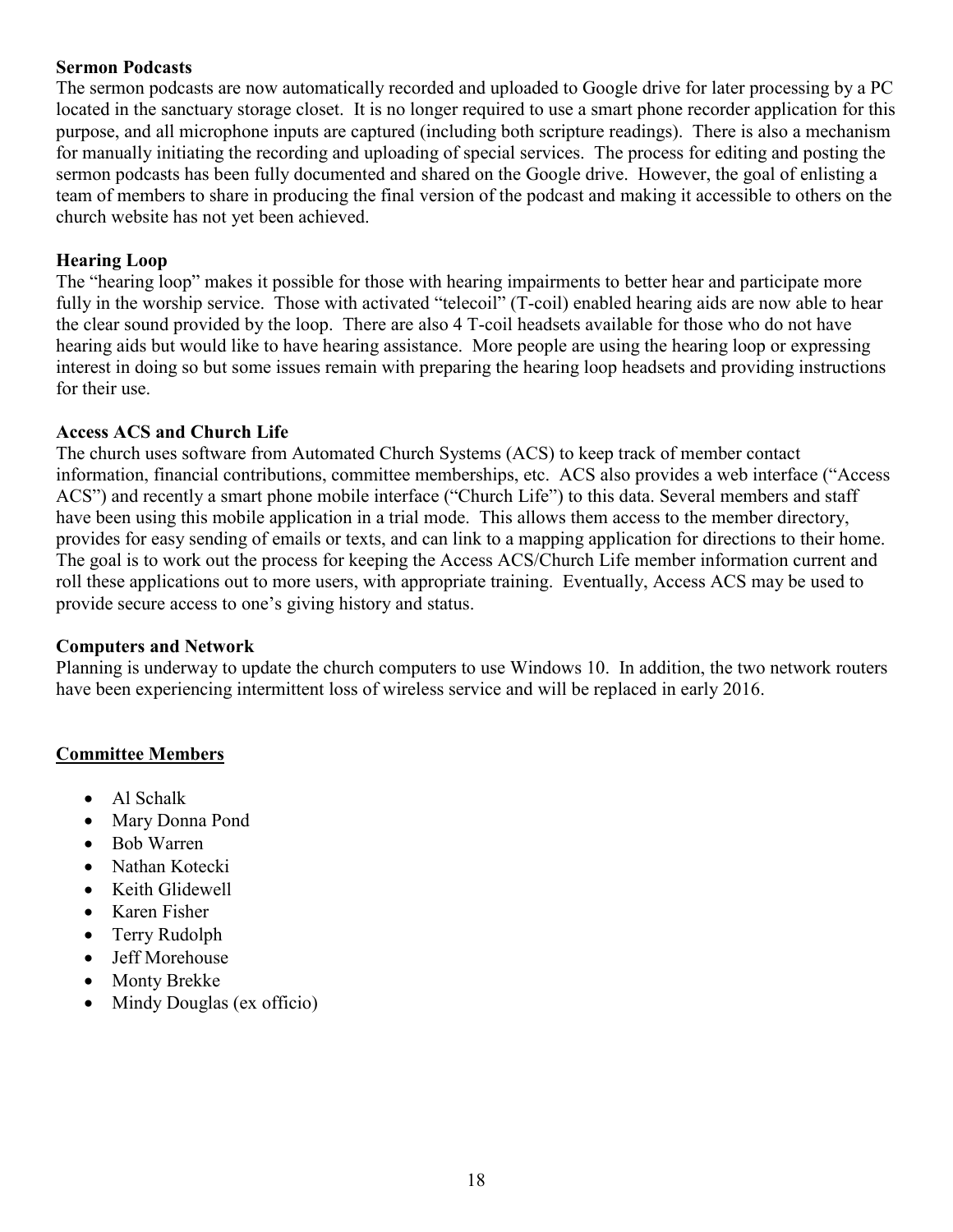# *Fellowship Committee Lynne Hoerter*

This fall, the Fellowship Committee reinstituted the set up team model that was used at North Chatham School during the time we worshiped there.

Our committee divided members into 11 teams with every member being assigned to a team. At the end of the first 11 months, the teams will begin anew with each team moving to the prior month for year two.

The fellowship team leaders prepare refreshments and coffee for enjoyment following the Sunday worship service. They also plan for and carry out a separate fellowship event during their month of service. It is hoped these events will be multi-generational and either free or inexpensive. Not only does this involve everyone in fellowship but it also allows members to work together and get to know one another.

The Fellowship Committee consists of Lynne Hoerter, chair; Mary Donna Pond, Phyllis Greene, and Marcia Ladd.





February Fellowship luncheon





Easter Sunday Dedication Sunday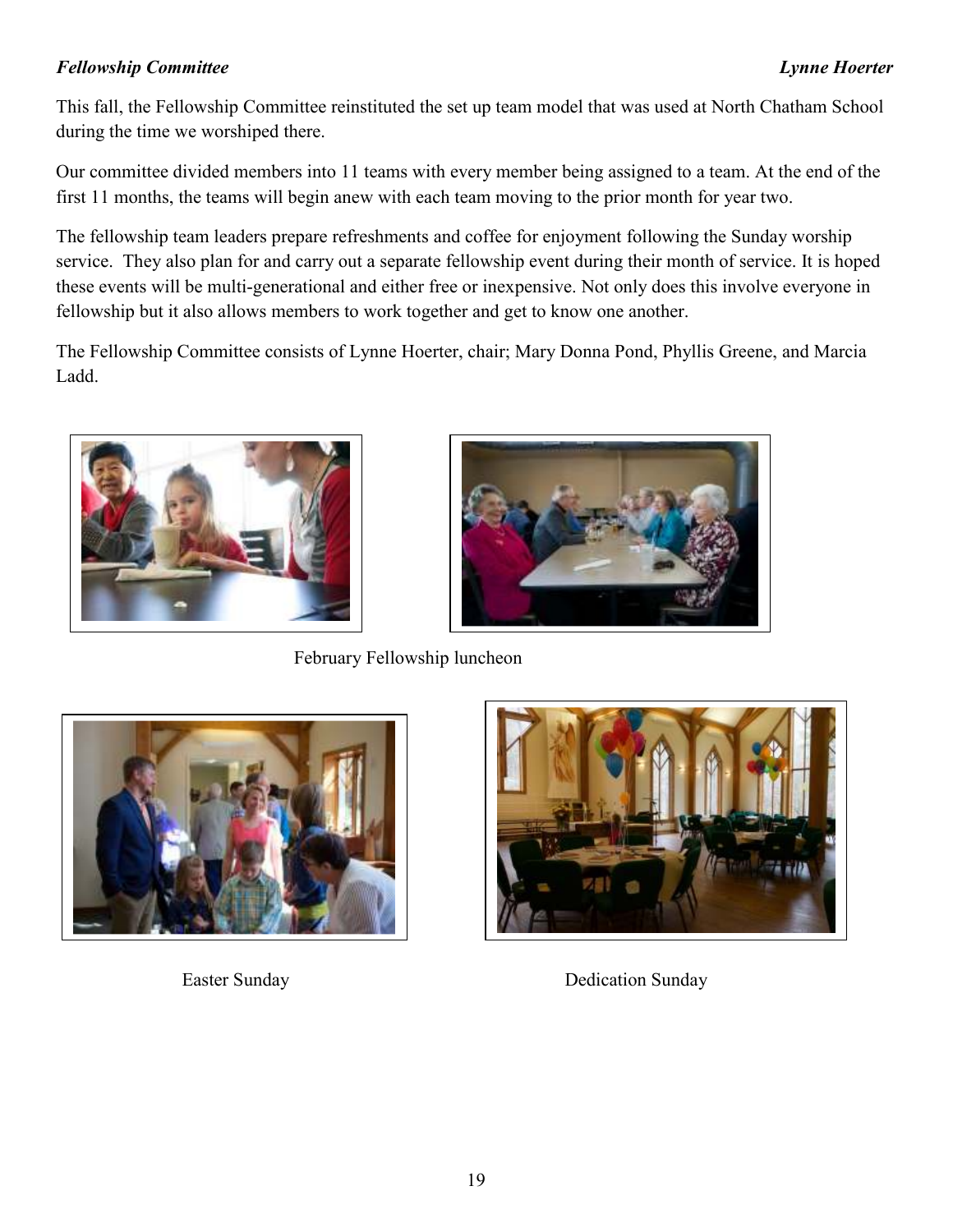## *Finance and Administration Committee Heather Bogan*

The Finance Committee had five major activities in 2015:

- **Stewardship campaign.** Under the leadership of Lynne Hoerter and, new this year, co-chair Chick Biddulph, CITP launched a successful stewardship campaign this year, focused again on "God's Children, Our Future." The campaign brought in \$280,643 in pledges, a 3.2% increase from last year's campaign. This boost will help to continue supporting new enhancements to our youth programming for 2016, including funding a part-time Christian educator position.
- **Capital campaign planning for 2016.** Under the leadership of Stan Campbell, the capital campaign committee began work towards our 2016 capital campaign. We have lofty aspirations, including building a new fellowship hall: planning for this endeavor commenced in January of 2015 and was well underway by the end of the year.
- **Wish list and policy for designated giving.** The Session developed and will revise annually a "wish list" to help members direct their giving to those uses that will benefit the works of the church in ways deemed important and worthy.
- **Online giving.** This way of giving continues to grow in popularity. About \$10,000 was donated electronically by members and non-members.
- **AmazonSmile.** Though small in terms of revenue generation (about \$20 this year), CITP's membership in the AmazonSmile program puts a smile on our faces every time we make a purchase and know that a donation will be made on our behalf to the church.





Members of the Committee include Heather Bogan, Chair; Jack Zollinger, Ron Greene, Jerry Wehmueller, Stan Campbell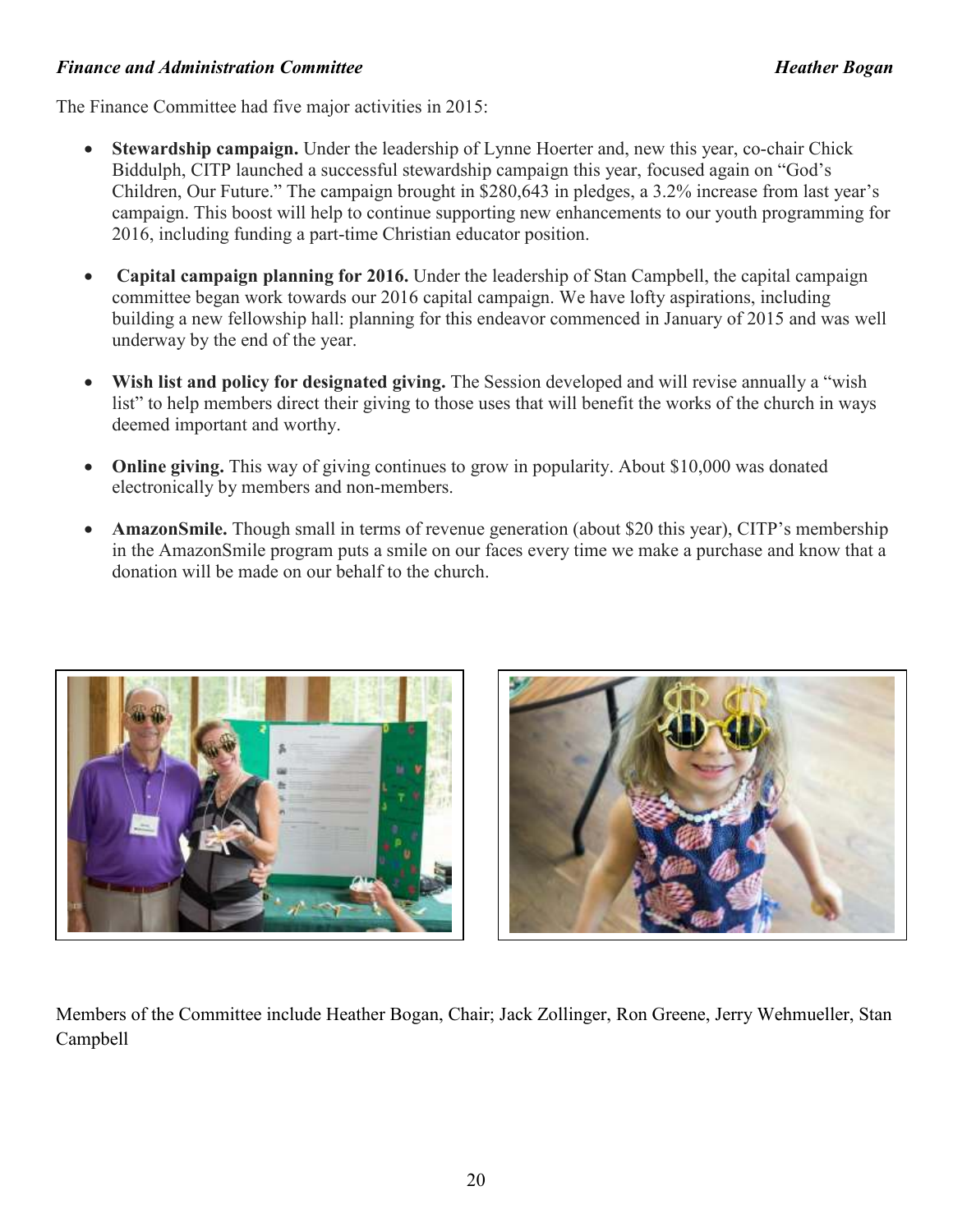## *Membership Committee* Barbara Strange **Barbara Strange Barbara Strange**

## **Visitors**

In 2015, our committee was intentional about making sure first time visitors and returning visitors were greeted warmly each Sunday as they entered the church. We added an additional volunteer in the narthex to greet visitors so that we could have two people to greet visitors while the deacon or elder focused on greeting members. Our volunteers were responsible for either helping visitors to make a name tag or find an existing one. They encouraged visitors to fill out an information card which they handed to them along with a brochure about the church. Note cards and/or emails were sent to visitors during the week following their visit. Note cards were also sent to returning visitors.

## **New Members**

Nineteen new members were received during 2015. In an effort to make sure new members assimilated into the congregation, Fellowship Friends were matched with new members for the first year of their membership. Efforts were made to match members of similar ages and lifestyles and to place them on the same Fellowship Team. Names and pictures of new members were added to the New Member board in the narthex and in the online directories.

## **Prospective Members**

In an effort to tell more people about Chapel in the Pines, 4X6 postcards with the church logo were purchased to be sent to new residents in our surrounding neighborhoods. Volunteers will be responsible for locating addresses of new residents in their neighborhood newsletters and sending a short invitation to join us for worship.

## **Existing Membership**

Efforts were made to update our pictorial directory by offering times that members could have their picture taken if they did not have one or have a new one made if their existing one was out of date. We also offered non-members the opportunity to have their picture made for the directory.

The membership rolls are reviewed in January and recommendations are given to the Session.

Each week, name tags are replaced into the file boxes by volunteers for use the next Sunday. New name tags are created for lost ones and for visitors.

Activity bags for children are kept stocked and made available for children each Sunday. Members of the Committee include Barbra Carson, Mary Donna Pond and Marcia Ladd.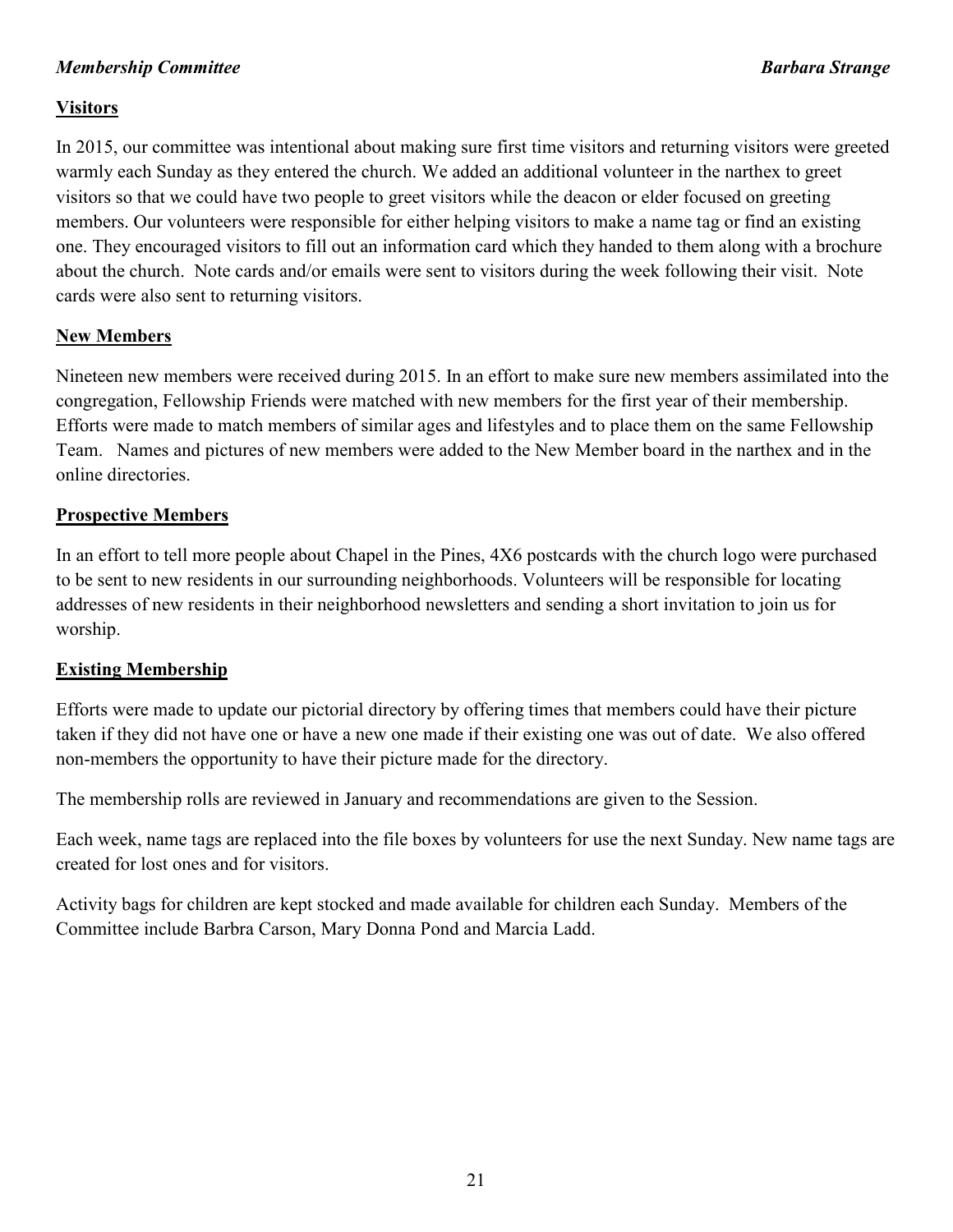The Mission and Service Committee's work reflects the mission of Chapel in the Pines Presbyterian Church to share the love of God by caring for those in need, locally and globally. Throughout the year we have worked to meet our goals of serving our local and global communities through hands on involvement, financial support and prayer.

## **Budgeting and Finances**

The 2015 budget for outreach totals \$32,320.00, which is slightly under 11% of the overall church budget. Of this amount, \$16,395 was allocated for Salem Presbytery and the General Assembly of the Presbyterian Church (USA). The remaining funds were used by the committee to support our local and global missions.

At the beginning of the year, there was \$12,108.35 remaining from the mission portion of the 2010-2012 capital campaign. These funds were disbursed as follows:

- \$4,000 to Will Sibert to start a trauma healing ministry with BEE World
- \$2,453.56 to the Presbyterian Hunger Project
- \$2,453.56 to Pachaj Health Center
- \$2,453.56 to Francisco Coll School
- \$373.84 to Chatham Literacy Council
- \$373.84 to The Farm at Penny Lane

In total, 50% of the 2010-2012 capital campaign funds were given to local missions and 50% was given to global missions. A portion of the local mission funds from the 2013-2015 capital campaign have been disbursed. Recipients of these funds are Circles Chatham, The Farm at Penny Lane and Chatham Literacy Council. 50% of the mission funds in this account are allocated for global missions, and the committee has had some difficulty discerning the best use of these funds.

## **Global Mission**

We continue to support the work of CEDEPCA (Centro Evangélico de Estudios Pastorales en Centro América) through direct financial support and through the work of our mission coworker, Karla Koll, who is now serving in Costa Rica. You can learn more about Karla's ministry at http://www.presbyterianmission.org/ministries/missionconnections/kollkarlaann/.

Also this year we continued to support a second mission coworker, Amanda Craft. Amanda serves as Regional Liaison for Mexico and Guatemala. Her husband, Omar Chan, is a native of Guatemala and was appointed in January 2014 as Facilitator for Border Ministries with the Presbyterian Border Region Outreach. You can learn more about Amanda and Omar's ministry at http://www.presbyterianmission.org/ministries/missionconnections/craftamanda/.

We continued to support two missions in Guatemala. The Francisco Coll School, located at the Guatemala City garbage dump, provides quality education and nutritious food to more than 300 children in grades 16. The health clinic in Pachaj, Quetzaltenango provides basic maternal and child health care and primary care services to residents of a rural area of Guatemala. These missions each received \$175 from our global mission funds in 2015.

In response to the global refugee crisis, we gave \$350 to Church World Services to support refugee resettlement worldwide. \$100 of global mission funds was given to NEXT Church. Mindy is on the advisory board of NEXT,and the organization's mission statement is: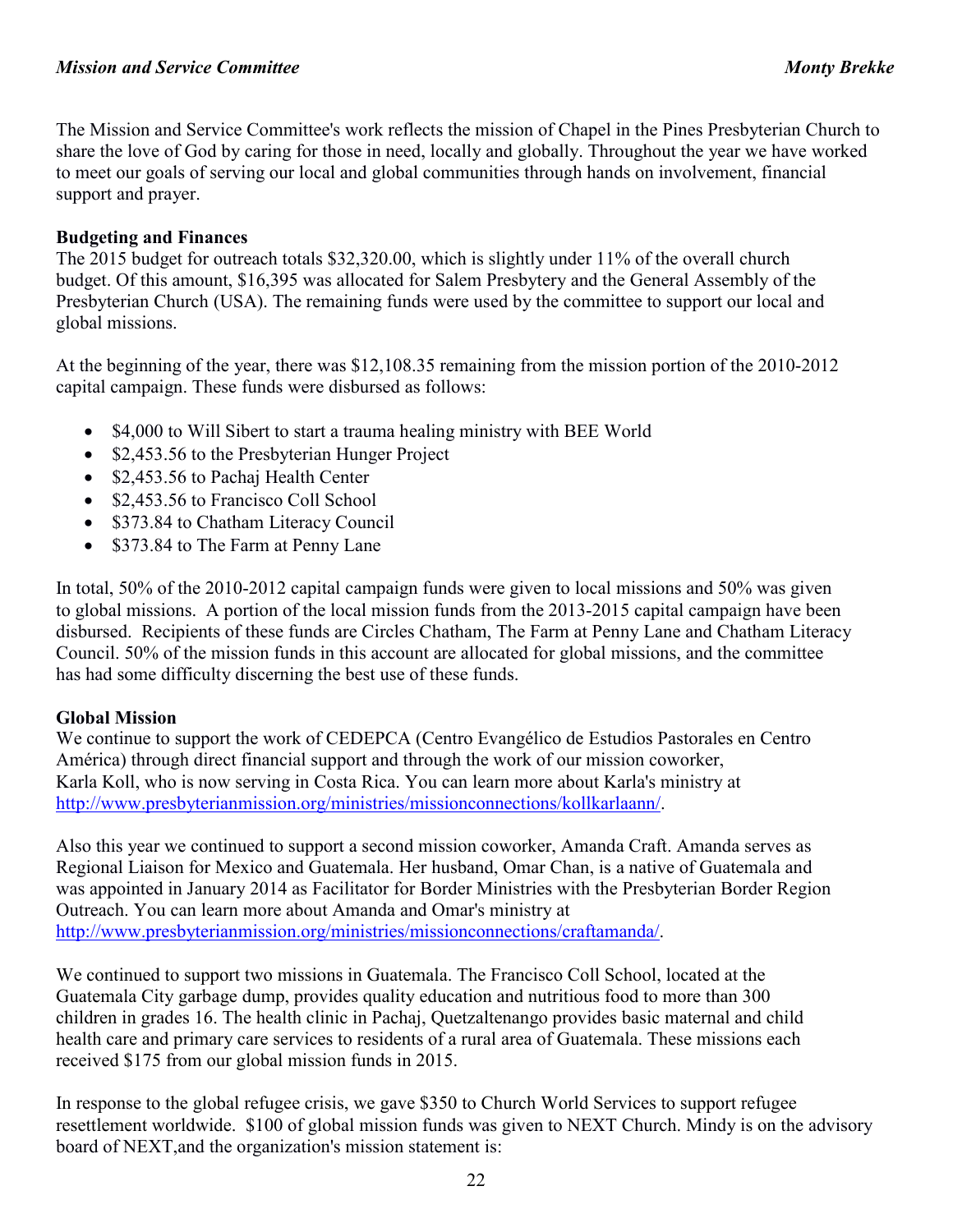*The mission of NEXT Church is to foster relationships among God's people: sparking imaginations; connecting congregations; offering a distinctively Presbyterian witness to Jesus Christ. Trusting in God's sovereignty and grace, NEXT Church will engage the church that is becoming by cultivating vital connections, celebrating emerging leadership and innovation, and working with congregations and leaders to form and reform faith communities.*  You can learn more about NEXT at http://www.nextchurch.net.

We continue to offer fair trade coffee, tea and chocolate for sale in the narthex each Sunday. These items are purchased through a volume discount from Equal Exchange and are offered to the congregation at no additional charge.

## **Local Mission**

We supported the following local missions in 2015:

- Take and Eat Food Pantry
- Take and Read Book Club
- Take and Wear Clothes Closet
- Chatham Habitat for Humanity
- Chatham County Literacy Council
- Family Violence and Rape Crisis Cente
- Communities in Schools of Chatham County
- The Farm at Penny Lane
- Circles Chatham

Members of the congregation participated in a "Chatham Serves" work day with Chatham Community Church. This was the first time that we have partnered with this program, and we hope to continue our participation in 2016.

We participated in a tutoring program with Mount Zion Baptist Church. This program was well received by those who attended the programs, and we hope to continue this mission in 2016.

The "Wellness on Wheels" van, a mobile health care unit made possible in part by contributions from Chapel in the Pines' capital campaign funds, is now in operation! Thava Mahadaven, director of the UNC Center for Excellence on Community Mental Health, brought the van to CitP and talked about how it will help to offer health care to people who would otherwise not be able to receive regular health care.

\$100 of local mission funds was earmarked for scholarships to the Faith Connections on Mental Illness conference. The early registration fee for this conference is \$25, so a total of four scholarships are available to members of the congregation.

We receive a monthly Pennies for Hunger offering, which supports Salem Presbytery's Domestic and International Hunger Grants programs. We applied for a Domestic Hunger grant in the amount of \$3,000 to benefit Take and Eat Food Pantry and received a grant of \$2,000. An offering of "First Fruits and Vegetables" is received on the first Sunday of each month and donated to the Take and Eat Food Pantry.

Our members continued to work with Chatham Habitat for Humanity, providing labor, materials and lunches for Apostle Build work days.

A Thanksgiving gathering was held again this year for clients and staff of the Farm at Penny Lane.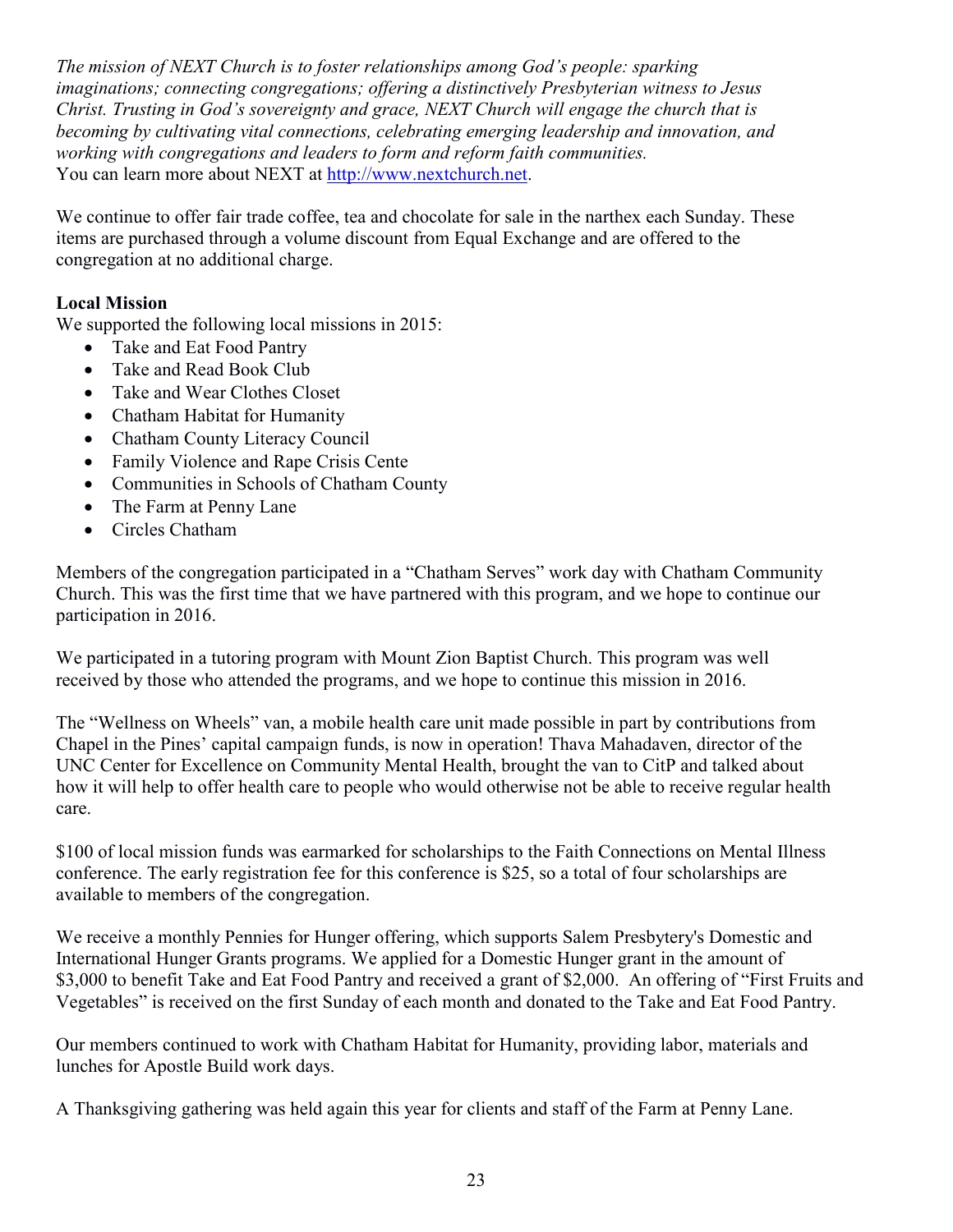The Take and Read book program continues to provide books at no charge to families in need throughout Chatham County.

Two special offerings were received this year, as usual. The local portion of the Pentecost offering was given to Communities in Schools of Chatham County (formerly Chatham County Together). The local portion of the Peacemaking offering was given to Family Violence and Rape Crisis Services.

## **Goals for 2016**

- To continue to improve communications with the congregation so that church members (and visitors to the Web site) are more aware of what we are doing and where our money is going
- To reenergize our global missions, especially in Guatemala
- To get more people directly involved with our missions
- To strengthen our social justice ministries and to build closer working relationships with agencies that we support financially

# **Committee members**

Members of the Mission and Service Committee are Monty Brekke, Amanda Briggs, Karen Fisher, Paul Harrell, Jeff Morehouse, Michelle Morehouse, Pat Poret, Beverly Rudolph, Susie Smith and Bob Warren



 *Summer Tutoring Program at Mt Zion Baptist Church* 



 *Habitat Build for the Vazquez-Grimaldo family* 



 *XDS Thanksgiving Dinner* 



 *The Farm at Penny Lane*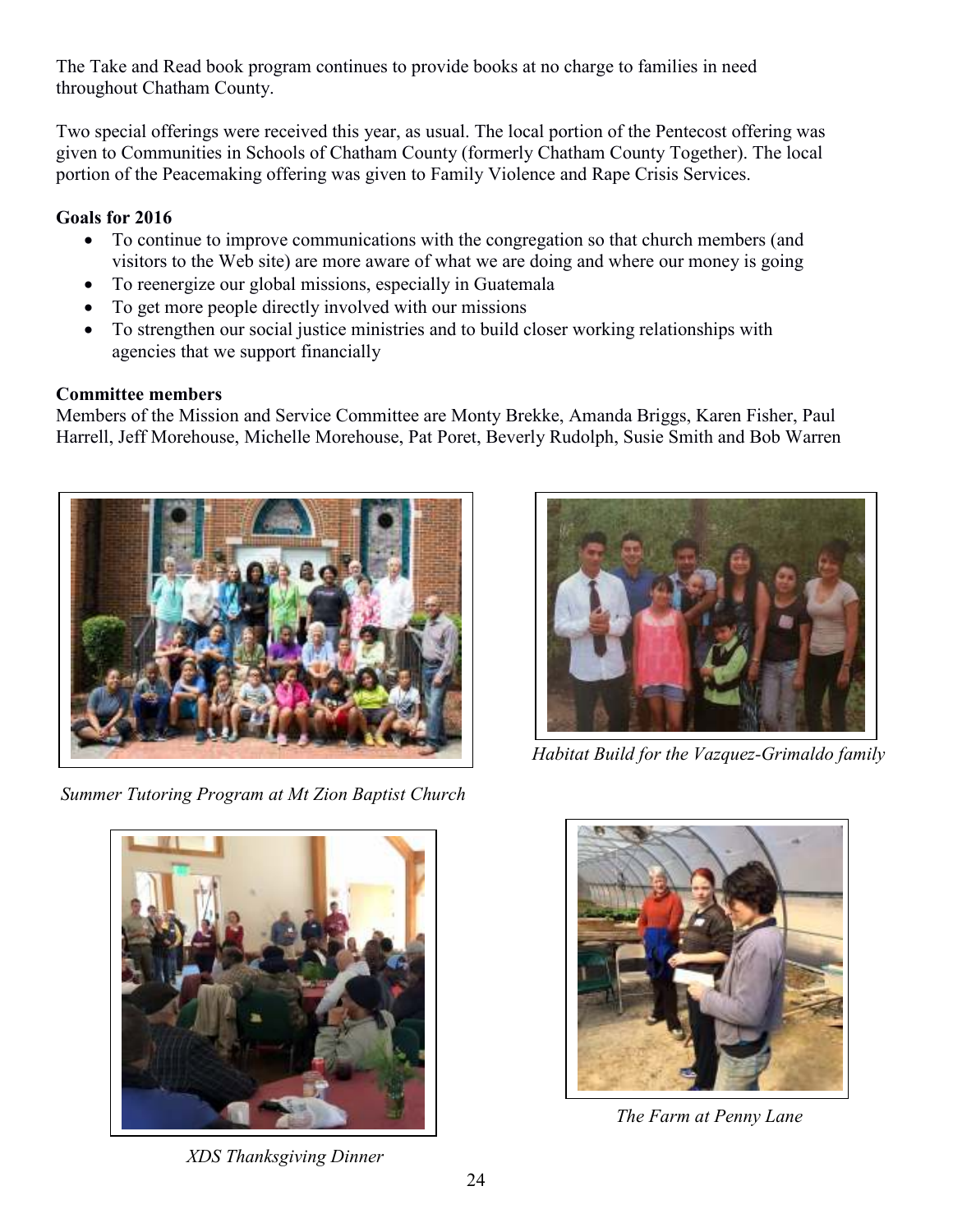## *Personnel Committee Butch Smith*

#### **Session Members**

 Monty Brekke **Class of 2016:**  Vicky Raymond Fred Royal

## **Class of 2017:**  Heather Bogan Kristin Lavergne Butch Smith

**Class of 2018:**  Lynne Hoerter Al Schalk Barbara Strange

### **Board of Deacons**

**Class of 2016:**  Brett Dillon Janet Dopler Terry Rudolph

**Class of 2017:**  Susan Cyr Josh Ladd Kenneth McIntyre

## **Class of 2018:**  Carl Biddulph Mary Donna Pond Peggy Wilkerson

The Personnel Committee met several times. Currently, the church has eight individuals working as staff or contract employees. Only the pastor is full time. The office manager position is part-time, 25 hours a week.

. The Personnel Committee addressed many complex personnel issues since the church was founded. The committee develops, recommends and presents the pastor's terms of call to the Session for final approval and conducts the pastor's annual review.

During the year the committee recommended candidates to fill the pianist and Christian educator positions. Leigh Denny joined our staff as our pianist and Michael DePue as Director of Christian Education.

Currently the committee consists of: Diane Tietz, John McDowell, Rachel Stevens, Charles (Chuck) Rickard and Archie Smith (Butch)

#### **Goals for 2016**:

- Provide oversight of the personnel program of the church
- Respond to personnel issues as needed

# **Pastor:**

Mindy Douglas 528 Copperline Drive Chapel Hill 27516 Cell: 919-260-5107 mindy@citppc.org

# **Director of Music Ministry:**

Jeremy Nabors 2911 University Drive Durham 27707 Cell: 919-360-5242 naborsje@gmail.com

## **Director of Christian Ed:**

Michael DePue 823 N. Buchanan Blvd, #2 Durham, NC 27701 515-710-1828 mjdepue@me.com

**Parish Associate:** Mitzi Lesher-Thomas 20 Hawks Spiral Way Pittsboro 27312 Cell: 919-444-1249 lesherthomas@citppc.org

## **Pianist:**

Leigh Denny 522 Glendale Street Siler City, NC 27344 Cell: 910-512-5338 cuppadenny@gmail.com

## **Sexton:**

Dennis Dallke 1313 Hillsborough Chapel Hill 27516 Cell: 919-606-1747 dallke@upcch.org

#### **Bookkeeper:**

Janet Askew 1709 Patrick Henry Lane Hillsborough 27278 Primary: 919-732-2648 Email:  $\arctan(\omega)$ citppc.org

## **Office Manager:**

Nana Morelli 309 Carlton Drive Chapel Hill 27516 Cell: 919-632-6934 nmorelli@citppc.org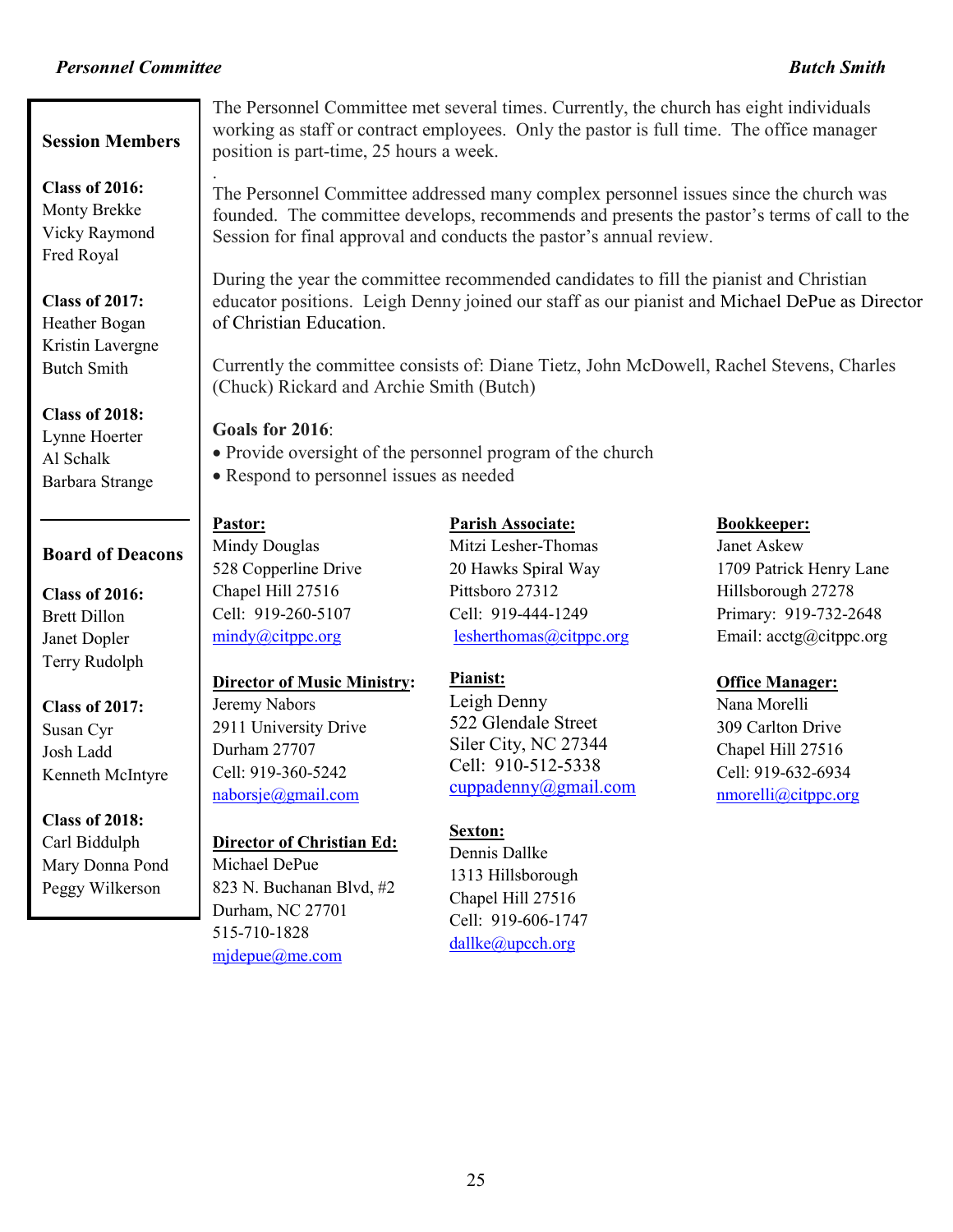## *Worship Committee Vicky Raymond*

## **Highlights:**

The Worship Committee's network of volunteers helped the community of Chapel in the Pines live out its mission of Welcome, Worship,Witness in 2015.

Each week we make special efforts to provide an inclusive environment that welcomes all who worship with us. Our intention is to make the experience comfortable for long-time Presbyterians as well as first-time visitors.

The sub-committees within the Worship Committee include Ushers, Music, Flowers, Children's message, Communion, Readers, and Liturgical arts.

Efforts have been made to widen the opportunity of serving in any of these capacities by providing church members with an online sign-up process accessed through the church website.

The Lord's Supper was celebrated the first Sunday of each month and other special days in our liturgical year. To make the experience inclusive for all, we offer gluten-free bread and grape juice. We also added service to the child-care volunteers. We also take great care to provide service to those who are unable to come forward for communion. Efforts have been undertaken to remind the congregation that at Chapel in the Pines all are welcome to serve communion and to invite all church members to participate.

Recruitment of ushers shifted to each month's Fellowship teams as a way to broaden the participation of members to serve in this "front door" expression of Welcome.

Additional members of the Children's message team were added, expanding the participation in this important part of each Sunday's worship experience.

The music program (choir, hand bells and special instrumentalists) continues to be a cornerstone of our worship experience. Music enriches our services, and the congregation has been introduced to many new selections.

An alternative worship service "Open Spaces" led by Mitzi Lesher-Thomas continued. These informal services and include silence, sacrament and song. Lenten season services were celebrated in partnership with Evergreen United Methodist Church. On Christmas Eve, we continued a second service at 7 p.m. The 5 p.m. service designed for families with children and the 9 p.m. candlelight service each had good attendance.

Members of the Committee include Vicky Raymond, Chair; Edith Dengler, Marcia Ladd, Peggy Wilkerson, Sandy Williams, John Walkup, Will Sibert, Katherine Brekke, Mindy Douglas, staff; Jeremy Nabors, staff.



*Children's sermon* 



 *Easter 2015*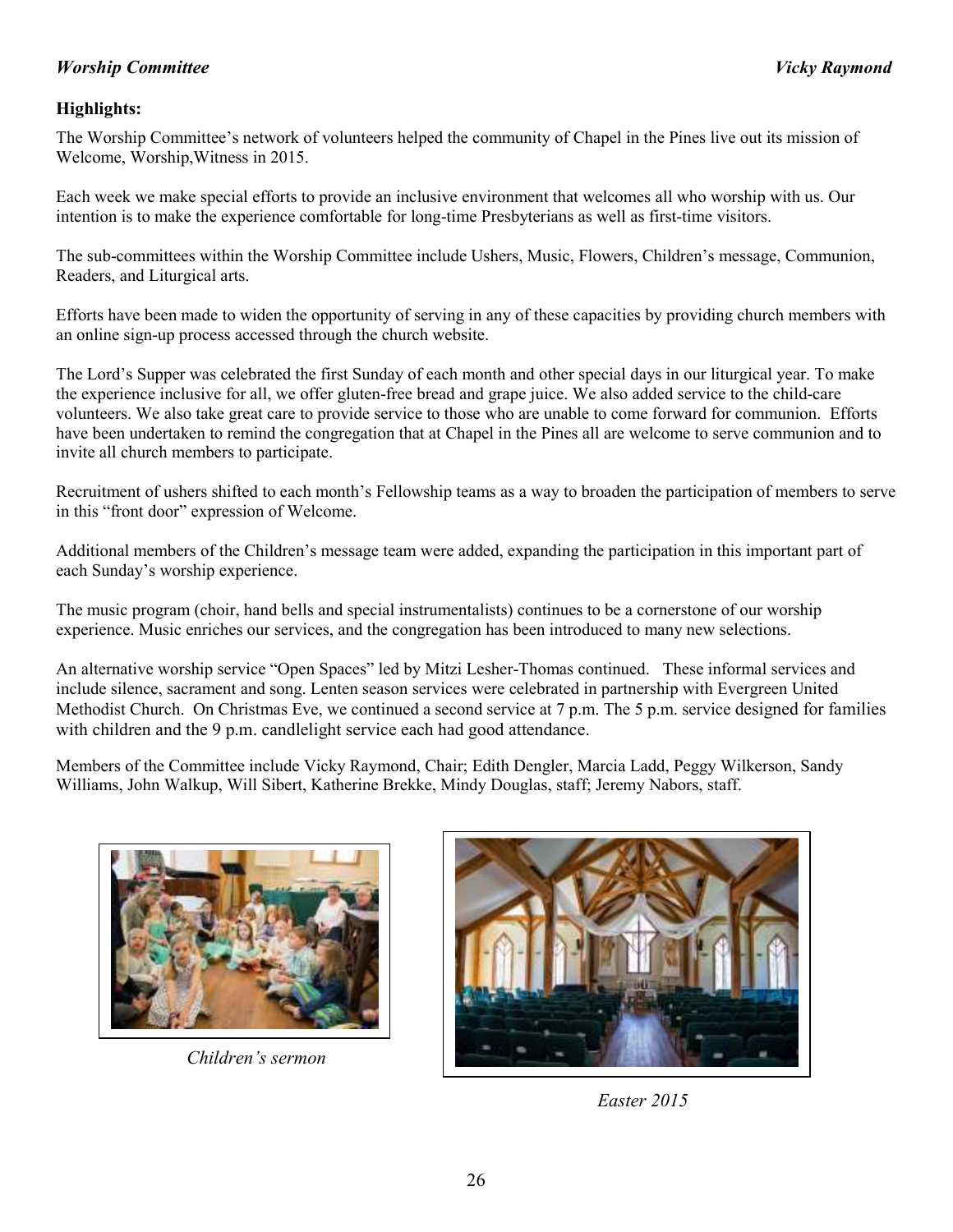

 *Bell Choir Choir*





*Sunday School Kick-Off, August 2015* 



 *Baptism Virginia Bell October 2015*